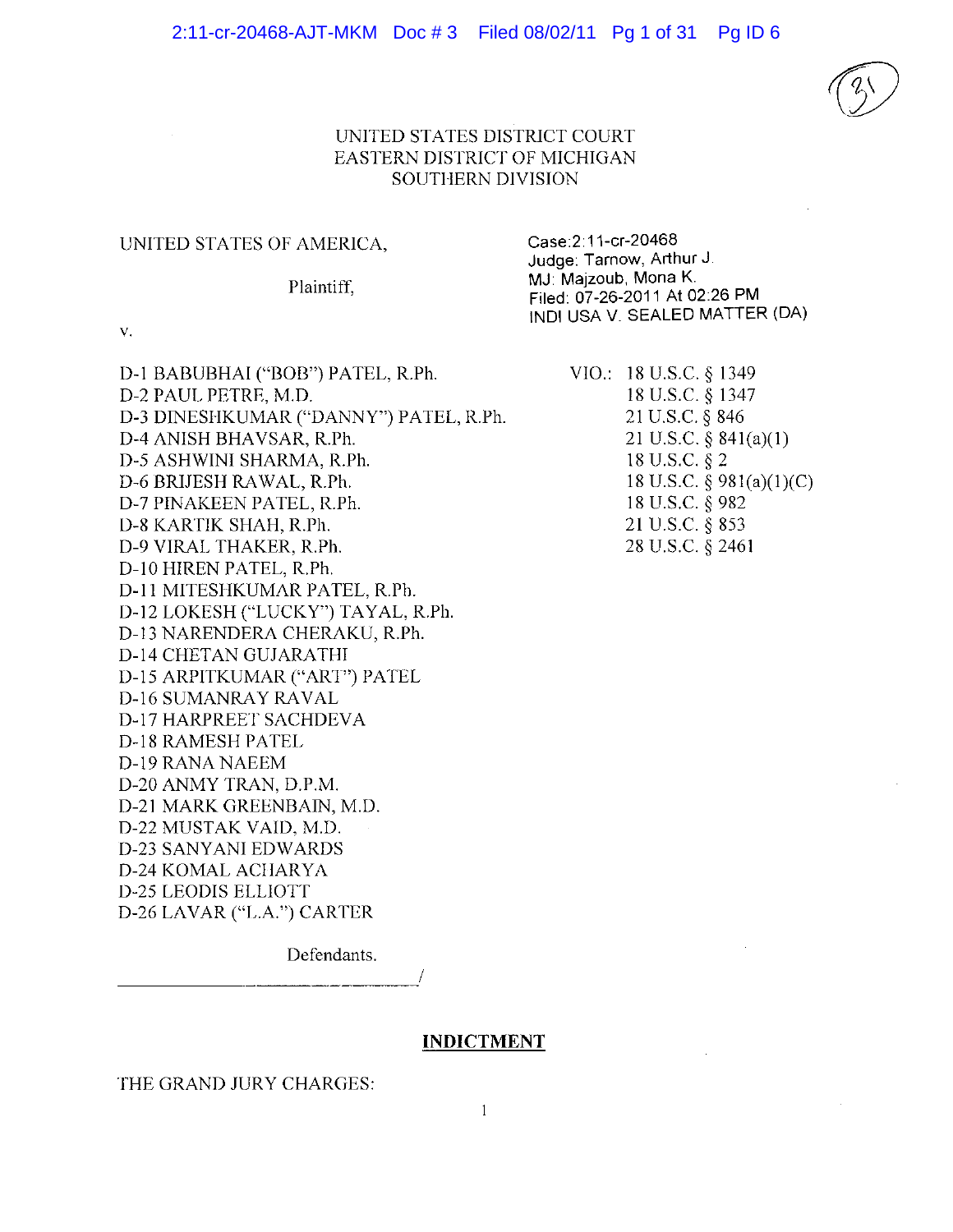#### **General Allegations**

At all times relevant to this Indictment:

## The Health Insurance Programs

 $1<sub>1</sub>$ The Medicare program was a federal health care program providing benefits to persons who were over the age of 65 or disabled. Medicare was administered by the Centers for Medicare and Medicaid Services ("CMS"), a federal agency under the United States Department of Health and Human Services. Individuals who received benefits under Medicare were referred to as Medicare "beneficiaries."

 $2.$ Medicare was a "health care benefit program," as defined by Title 18, United States Code, Section 24(b).

 $3<sub>1</sub>$ "Part D" of the Medicare program subsidized the costs of prescription drugs for Medicare beneficiaries in the United States. It was enacted as part of the Medicare Prescription Drug, Improvement, and Modernization Act of 2003 and went into effect on January 1, 2006. Part D benefits were administered by private insurance plans that were reimbursed by Medicare through CMS.

 $4.$ Beneficiaries could obtain Part D benefits in two different ways: they could join a Prescription Drug Plan which covered only prescription drugs; or they could join a Medicare Advantage Plan that covered both prescription drugs and medical services.

5. Under Part D, a pharmacy could contract with multiple private insurance plans or their Pharmacy Benefit Managers which provided Medicare Part D coverage but could also submit claims for payment to a private insurance plan with which it did not have a contract. The pharmacy would submit claims for prescription fills obtained by Medicare Part D beneficiaries.

 $\overline{2}$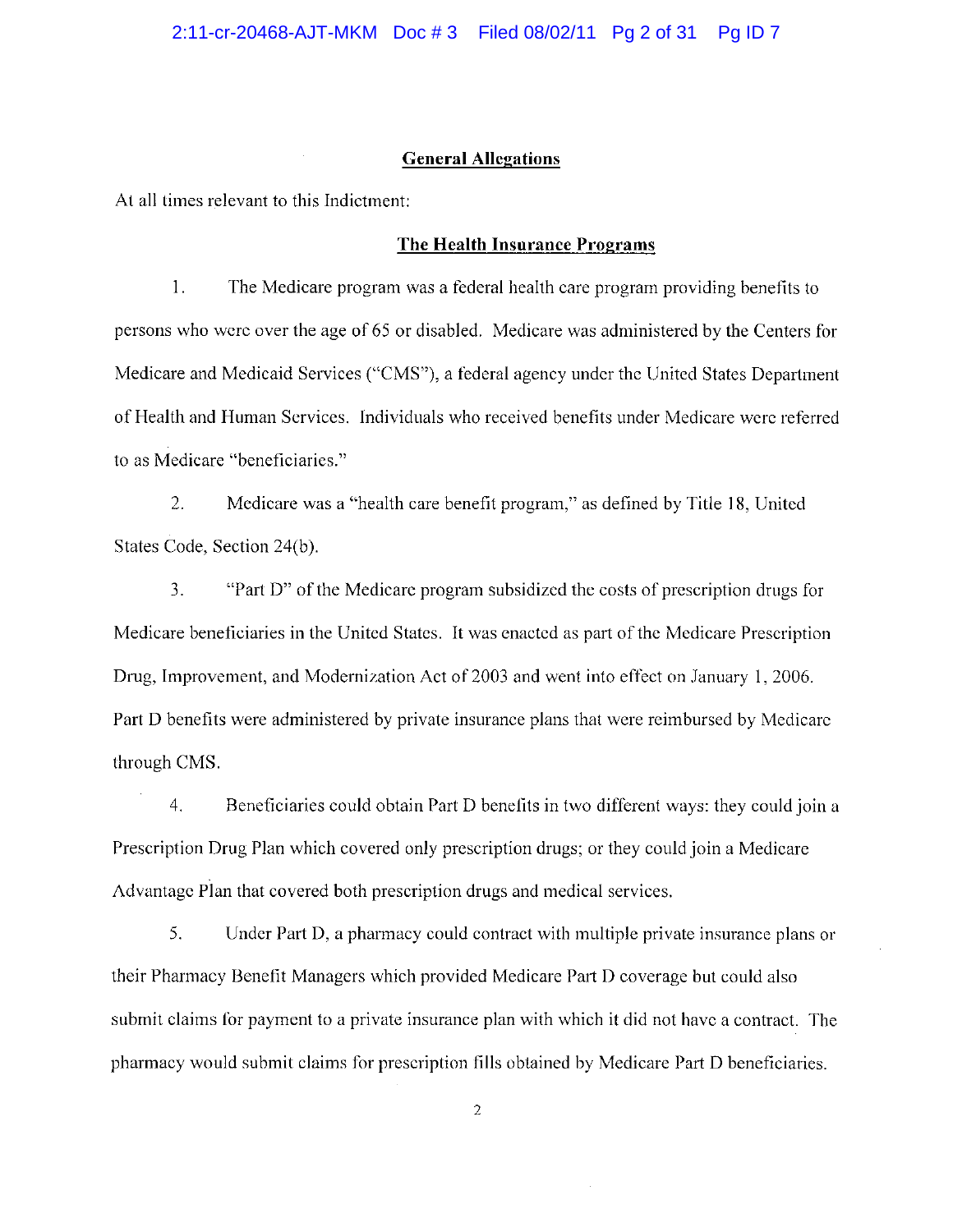#### 2:11-cr-20468-AJT-MKM Doc #3 Filed 08/02/11 Pg 3 of 31 Pa ID 8

6. Typically, a Medicare beneficiary enrolled in a Medicare Part D plan would fill their prescription at a pharmacy utilizing their Medicare Part D plan coverage to pay for the prescription. The pharmacy would then submit the prescription claim for reimbursement to the Medicare Part D beneficiary's Part D plan for payment under the beneficiary's Health Insurance Claim Number and/or Medicare Plan identification number.

 $7.$ Part B of the Medicare Program was a medical insurance program that covered. among other things, certain physician home and office visits, and other health care benefits. items, and services, that were medically necessary and ordered by licensed medical doctors or other qualified health care providers.

By becoming a participating provider in Medicare Part B, enrolled providers 8. agree to abide by the policies and procedures, rules, and regulations governing reimbursement. In order to receive Medicare funds, enrolled providers, together with their authorized agents, employees, and contractors, are required to abide by all the provisions of the Social Security Act. the regulations promulgated under the Act, and applicable policies and procedures, rules, and regulations, issued by CMS and its authorized agents and contractors.

Upon certification, the medical provider, whether a clinic or an individual, is 9. assigned a provider identification number for billing purposes (referred to as a "PIN"). When the medical provider renders a service, the provider submits a claim for reimbursement to the Medicare contractor/carrier that includes the PIN assigned to that medical provider. When an individual medical provider is associated with a clinic, Medicare Part B required that the individual provider number associated with the clinic be placed on the claim submitted to the Medicare contractor.

 $\overline{3}$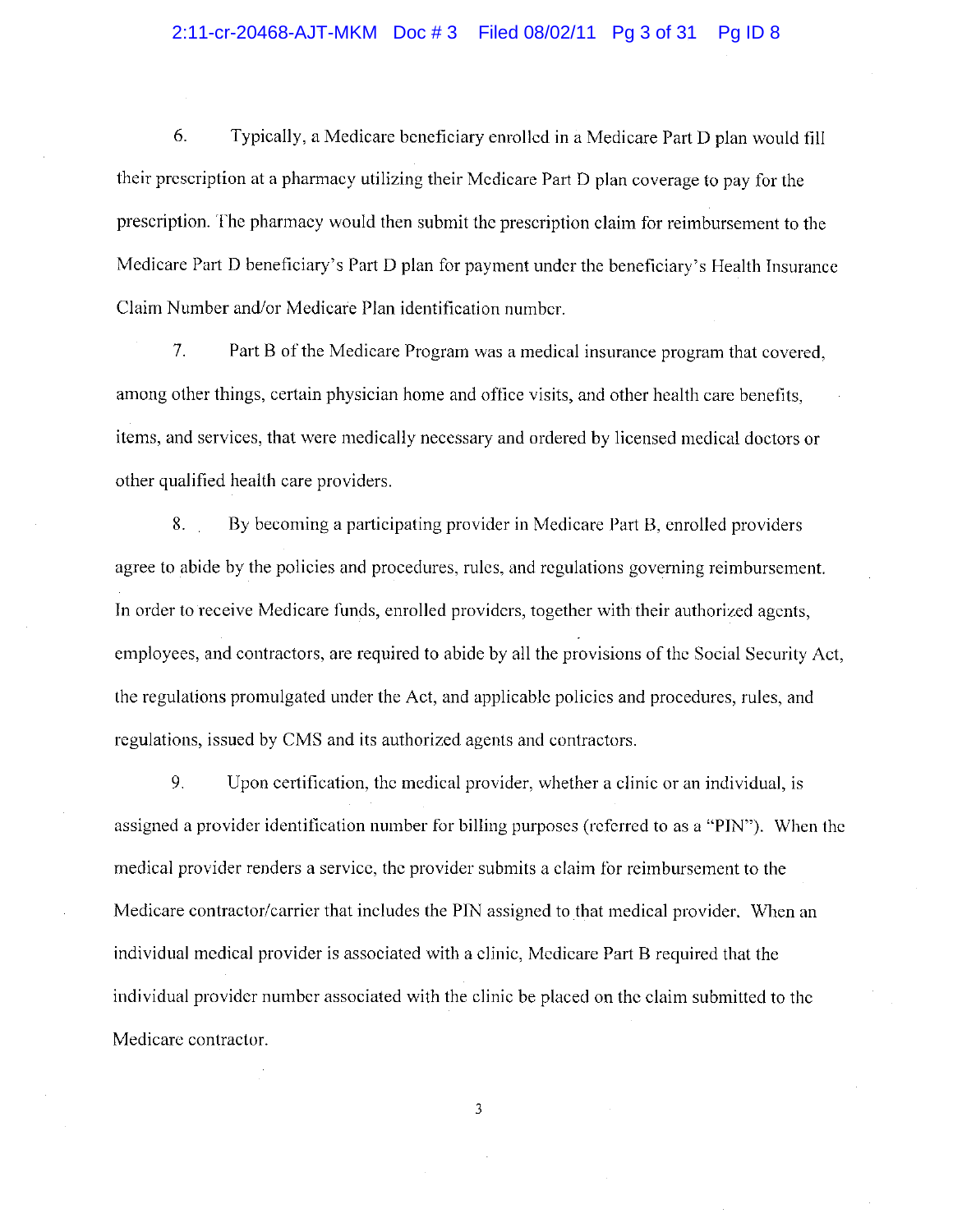#### 2:11-cr-20468-AJT-MKM Doc #3 Filed 08/02/11 Pg 4 of 31 Pg ID 9

10. Health care providers were given and/or provided with online access to Medicare manuals and services bulletins describing proper billing procedures and billing rules and regulations. Providers can only submit claims to Medicare for services they rendered and providers must maintain patient records to verify that the services were provided as described on the claim.

11. The Michigan Medicaid program ("Medicaid") was a federal and state funded health care program providing benefits to individuals and families who met specified financial and other eligibility requirements, and certain other individuals who lacked adequate resources to pay for medical care. CMS was responsible for overseeing the Medicaid program in participating states, including Michigan. Individuals who received benefits under the Medicaid program were similarly referred to as "beneficiaries."

 $12.$ Medicaid was a "health care benefit program," as defined by Title 18, United States Code, Section 24(b).

13. Medicaid covered the costs of medical services and products ranging from routine preventive medical care for children to institutional care for the elderly and disabled. Among the specific medical services and products provided by Medicaid were reimbursements to pharmacies for the provision of prescription drugs. Generally, Medicaid covered these costs if, among other requirements, they were medically necessary and ordered by a physician.

14. In addition to Medicare and Medicaid, numerous private entities (collectively "the private insurers"), also provided health insurance plans, affecting commerce, under which medical benefits, items, and services, were provided to individuals. Individuals who received benefits under health insurance plans offered by the private insurers are similarly referred to as "beneficiaries."

 $\overline{4}$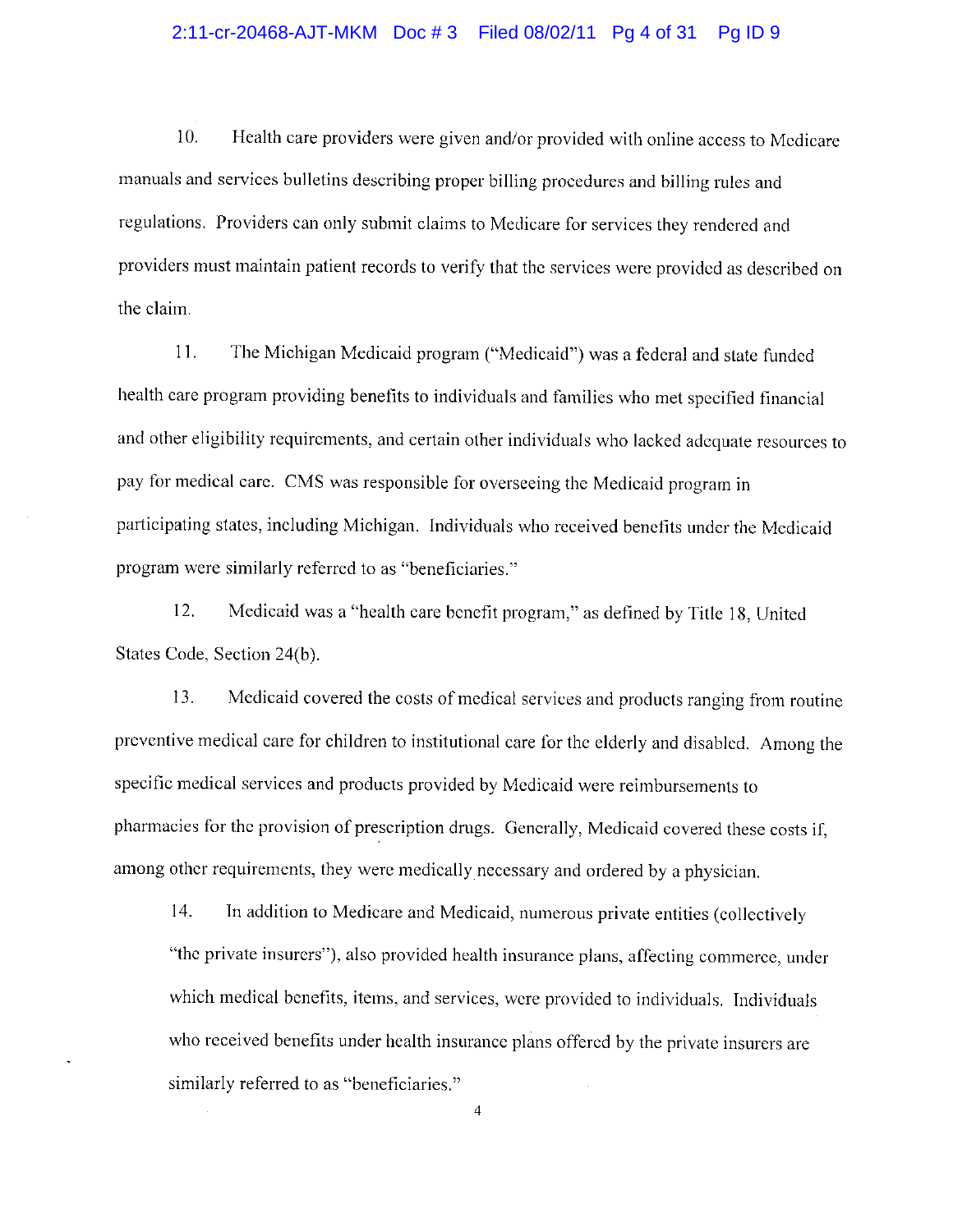#### 2:11-cr-20468-AJT-MKM Doc #3 Filed 08/02/11 Pg 5 of 31 Pg ID 10

 $15.$ The private insurers provided health insurance plans that constituted "health care benefit programs" as defined by Title 18, United States Code, Section 24(b).

16. The private insurers compensated medical service providers for medical services. including the provision of prescription drugs, that were actually rendered and were medically necessary.

17. To receive reimbursement from the private insurers, medical service providers submitted or caused the submission of claims, either electronically or in writing, to the private insurer for payment of services, either directly or through a billing company.

#### **The Pharmacies**

18. Caring Pharmacy was the assumed name of multiple Michigan corporations that did business at 4000 West Davidson Street in Detroit, Michigan. Caring Pharmacy purported to provide prescription drugs to Medicare, Medicaid, and private insurer beneficiaries.

19. Detroit Care Pharmacy, and later Wayne Pharmacy, were the assumed names of multiple Michigan corporations that did business at 430 Mack Avenue in Detroit, Michigan. Detroit Care Pharmacy and Wayne Pharmacy purported to provide prescription drugs to Medicare, Medicaid, and private insurer beneficiaries.

20. Grand River Pharmacy, Friendly Pharmacy, Kalika Corporation, and Levan Pharmacy were the assumed names of multiple Michigan corporations that did business at 19460 Grand River Avenue in Detroit, Michigan. Grand River Pharmacy, Friendly Pharmacy, Kalika Corporation, and Levan Pharmacy purported to provide prescription drugs to Medicare, Medicaid, and private insurer beneficiaries.

 $21.$ Rapid Drugs Pharmacy, and later Noblecare Pharmacy, were the assumed names of a Michigan Corporation that did business at 22972 Lahser in Southfield, Michigan. Rapid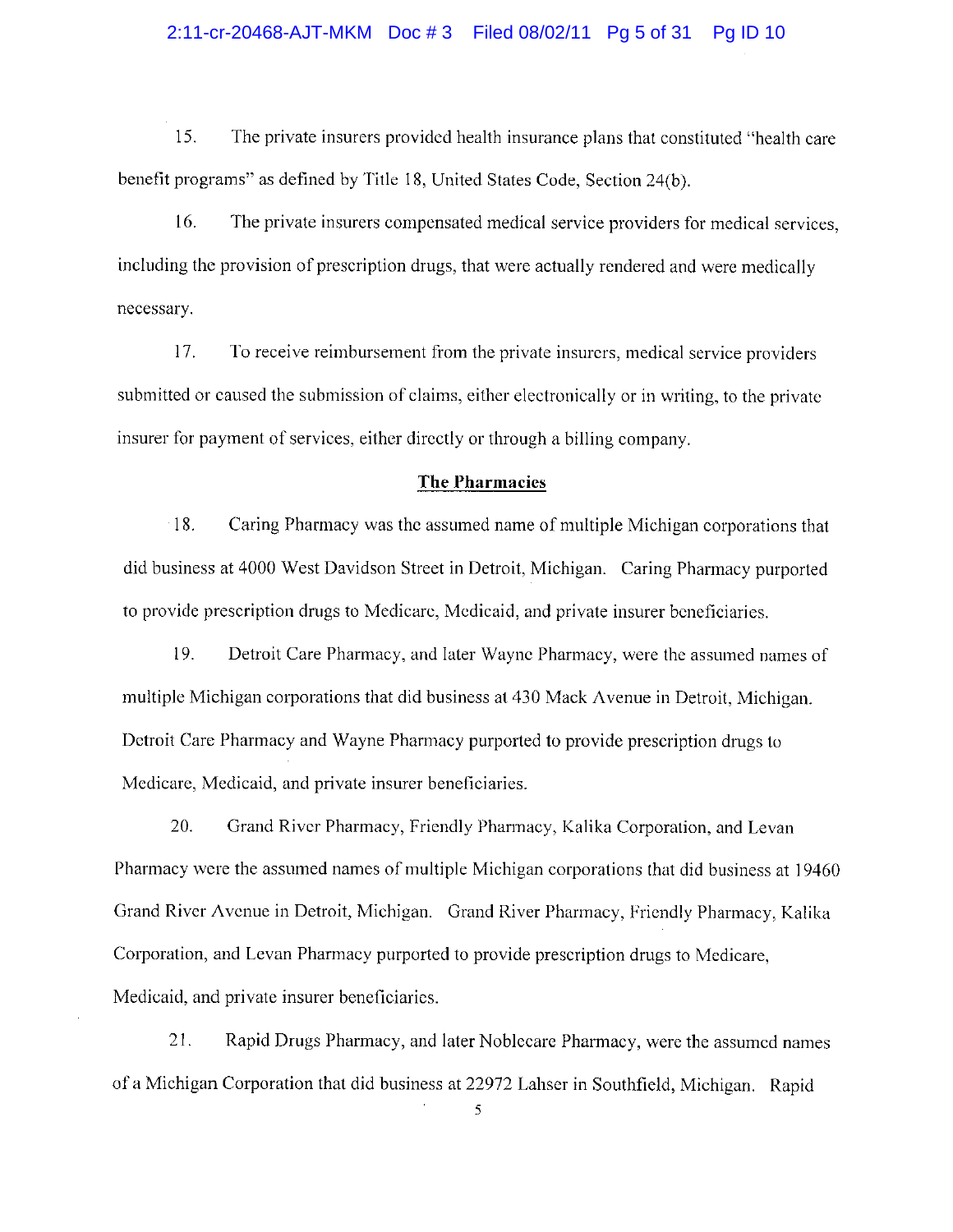#### 2:11-cr-20468-AJT-MKM Doc #3 Filed 08/02/11 Pg 6 of 31 Pg ID 11

Drugs Pharmacy and Noblecare Pharmacy purported to provide prescription drugs to Medicare, Medicaid, and private insurer beneficiaries.

 $22.$ Best Care Pharmacy was the assumed name of a Michigan Corporation that did business at 27101 Schoenherr Road in Warren, Michigan. Best Care Pharmacy purported to provide prescription drugs to Medicare, Medicaid, and private insurer beneficiaries.

23. Highland Park Pharmacy was the assumed name of multiple Michigan corporations that did business at 28001 Schoenherr Road in Warren, Michigan. Highland Park Pharmacy purported to provide prescription drugs to Medicare, Medicaid, and private insurer beneficiaries.

24. Independent Community Pharmacy was the assumed name of a Michigan corporation that did business at 8742 West Warren Ave. in Dearborn, Michigan. Independent. Community Pharmacy purported to provide prescription drugs to Medicare, Medicaid, and private insurer beneficiaries.

25. Tri-City Apothecary was the assumed name of a Michigan corporation that did business at 3720 Katalin Court in Bay City, Michigan. Tri-City Apothecary purported to provide prescription drugs to Medicare, Medicaid, and private insurer beneficiaries.

26. Taylor Apothecary was the assumed name of a Michigan corporation that did business at 7700 Telegraph Road in Taylor, Michigan. Taylor Apothecary purported to provide prescription drugs to Medicare, Medicaid, and private insurer beneficiaries.

27. Be Well Pharmacy was a Michigan corporation that did business at 1964 West Eleven Mile Road in Berkley, Michigan. Be Well Pharmacy purported to provide prescription drugs to Medicare, Medicaid, and private insurer beneficiaries.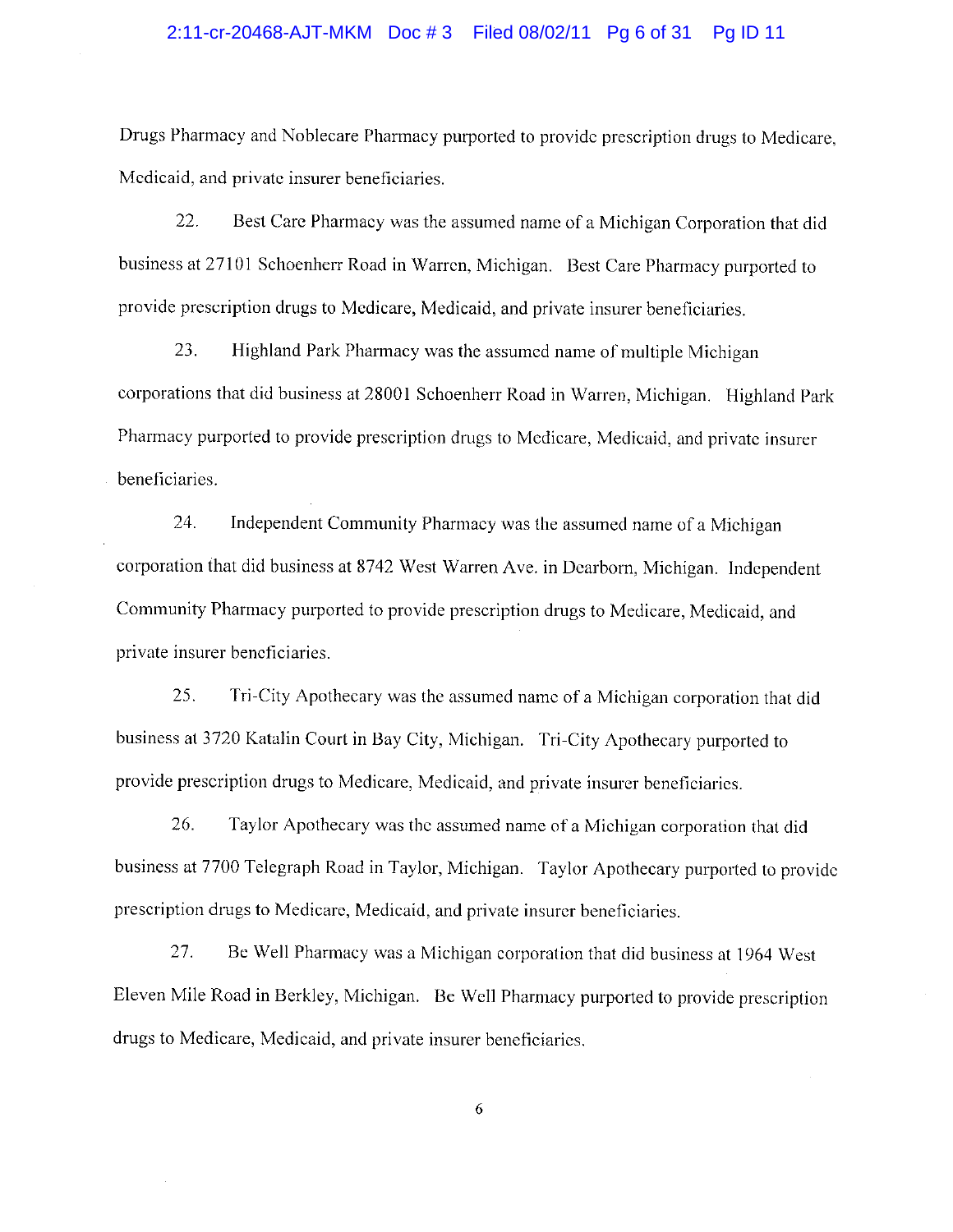#### 2:11-cr-20468-AJT-MKM Doc #3 Filed 08/02/11 Pg 7 of 31 Pg ID 12

28. Care For You Pharmacy was the assumed name of a Michigan corporation that did business at both 14825 West McNichols Road and 15101 West McNichols Road in Detroit, Michigan. Care For You Pharmacy purported to provide prescription drugs to Medicare, Medicaid, and private insurer beneficiaries.

Preferred Care Pharmacy was the assumed name of multiple Michigan 29. corporations that did business at 461 West Huron Street in Pontiac, Michigan. Preferred Care Pharmacy purported to provide prescription drugs to Medicare, Medicaid, and private insurer beneficiaries.

30. Preferred Pharmacy was the assumed name of multiple Michigan corporations that did business at 1639 Big Beaver Road, Suite 101, in Troy, Michigan. Preferred Pharmacy purported to provide prescription drugs to Medicare, Medicaid, and private insurance beneficiaries.

31. Sapphire Apothecary was the assumed name of a Michigan corporation that did business at 690 South Trumbell in Bay City, Michigan. Sapphire Apothecary purported to provide prescription drugs to Medicare, Medicaid, and private insurer beneficiaries.

32. Prestige Drugs was the assumed name of multiple Michigan corporations that did business at 116 West Eight Mile Road in Hazel Park, Michigan. Prestige Drugs purported to provide prescription drugs to Medicare, Medicaid, and private insurer beneficiaries.

33. Prestige Drugs Pharmacy was the assumed name of a Michigan corporation that did business at 20770 Greenfield in Oak Park, Michigan. Prestige Drugs Pharmacy purported to provide prescription drugs to Medicare, Medicaid, and private insurer beneficiaries.

 $\overline{\mathcal{I}}$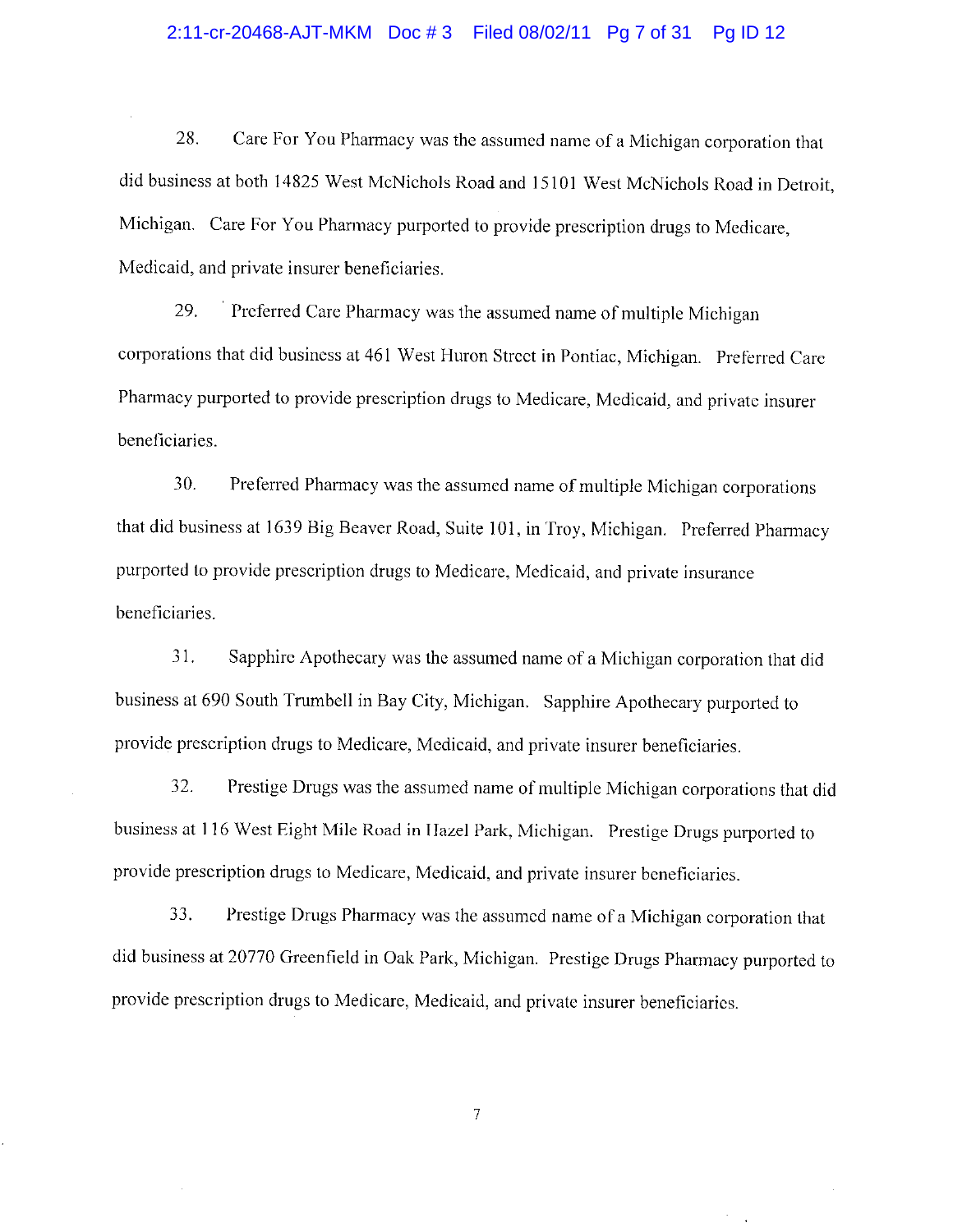#### 2:11-cr-20468-AJT-MKM Doc #3 Filed 08/02/11 Pg 8 of 31 Pg ID 13

34. Prestige Pharmacy was the assumed name of a Michigan corporation that did business at 9600 Dexter Road in Detroit, Michigan. Prestige Drugs Pharmacy purported to provide prescription drugs to Medicare, Medicaid, and private insurer beneficiaries.

Glendale Pharmacy was the assumed name of a Michigan corporation that did 35. business at 211 Glendale Street in Detroit, Michigan. Glendale Pharmacy purported to provide prescription drugs to Medicare, Medicaid, and private insurer beneficiaries.

36. Airport Apothecary was a Michigan corporation that did business at 6620 Highland Road in Waterford, Michigan, and at 2550 Telegraph Road, Suite 107A in Bloomfield Hills, Michigan. Airport Apothecary purported to provide prescription drugs to Medicare, Medicaid, and private insurance beneficiaries.

RX Now Pharmacy was the assumed name of a Michigan corporation that did 37. business at 38525 Eight Mile Road in Livonia, Michigan. RX Now Pharmacy purported to provide prescription drugs to Medicare, Medicaid, and private insurer beneficiaries.

Davenport Pharmacy was the assumed name of a Michigan Corporation that did 38. business at 3406 Davenport in Saginaw, Michigan. Davenport Pharmacy purported to provide prescription drugs to Medicare, Medicaid, and private insurer beneficiaries.

Commerce Township Pharmacy was the assumed name of a Michigan corporation 39. that did business at 2455 Union Lake in Commerce Township, Michigan. Commerce Township Pharmacy purported to provide prescription drugs to Medicare, Medicaid, and private insurer beneficiaries.

Responsible Care Pharmacy was the assumed name of a Michigan corporation 40. that did business at 430 Mack Avenue, Lower Level, in Detroit, Michigan. Responsible Care

 $\bf 8$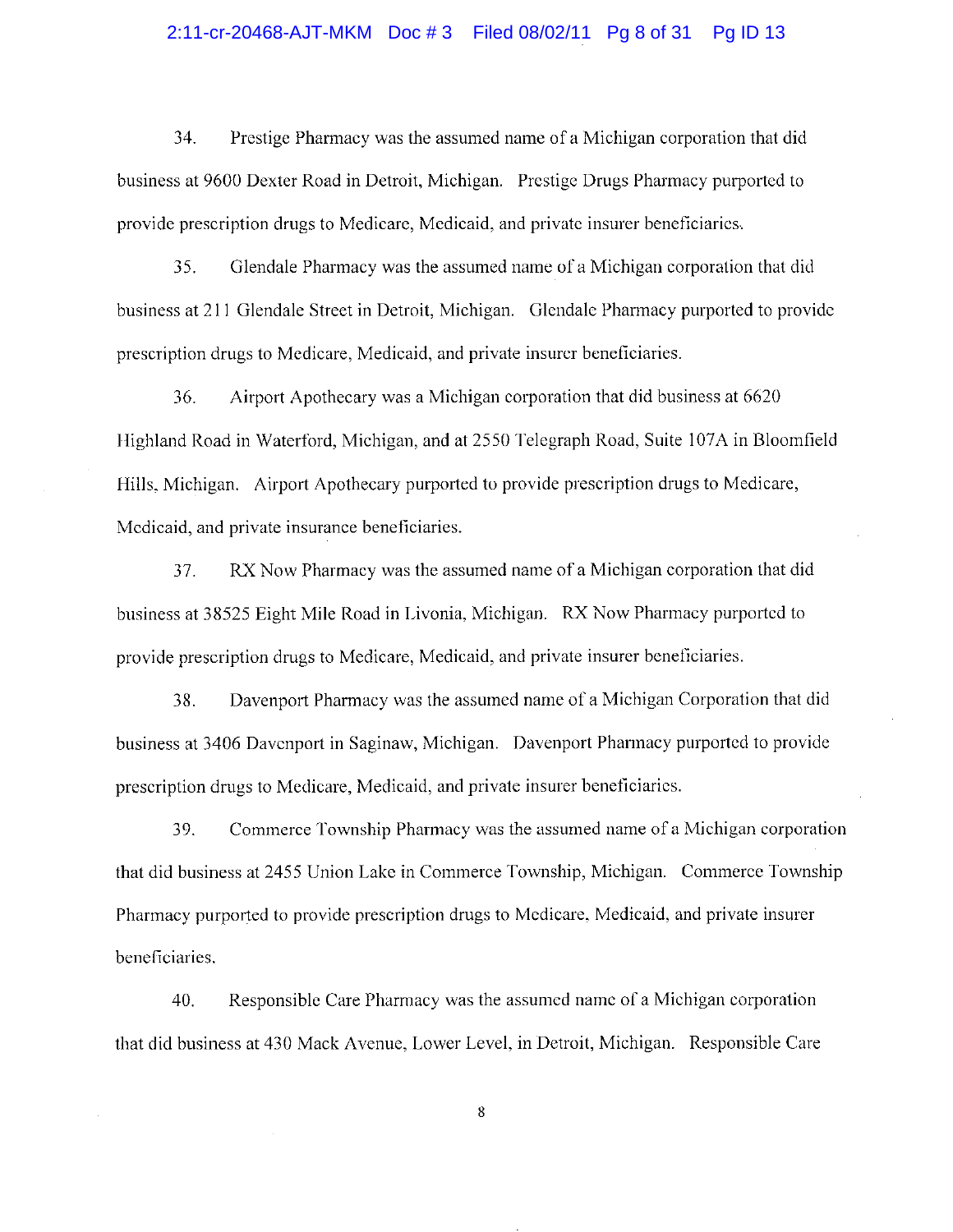Pharmacy purported to provide prescription drugs to Medicare, Medicaid, and private insurer beneficiaries.

41. Diamond Pharmacy was the assumed name of a Michigan corporation that did business at 119 East Patterson in Kalamazoo, Michigan. Diamond Pharmacy purported to provide prescription drugs to Medicare, Medicaid, and private insurer beneficiaries.

42. Eastpointe Pharmacy was the assumed name of a Michigan corporation that did business at 18325 Ten Mile Road in Roseville, Michigan. Eastepointe Pharmacy purported to provide prescription drugs to Medicare, Medicaid, and private insurer beneficiaries.

43. Rapid Pharmacy was the assumed name of a Michigan Corporation that did business at 11664 Martin in Warren, Michigan. Rapid Pharmacy purported to provide prescription drugs to Medicare, Medicaid, and private insurer beneficiaries.

#### **The Defendants**

44. BABUBHAI PATEL, R.Ph., a resident of Wayne County, Michigan, was the beneficial owner, controller, and manager of Caring Pharmacy, Detroit Care Pharmacy, Wayne Pharmacy, Grand River Pharmacy, Friendly Pharmacy, Kalika Corporation, Levan Pharmacy, Rapid Drugs, Noblecare Pharmacy, Best Care Pharmacy, Highland Park Pharmacy, Independent Community Pharmacy, Tri City Apothecary, Be Well Pharmacy, Taylor Apothecary, Care For You Pharmacy, Preferred Care Pharmacy, Preferred Pharmacy, Sapphire Apothecary, Prestige Pharmacy, Prestige Drugs Pharmacy, Prestige Drugs, Glendale Pharmacy, Airport Apothecary, RX Now Pharmacy, Davenport Pharmacy, Commerce Township Pharmacy, Responsible Care Pharmacy, Diamond Pharmacy, Eastpointe Pharmacy, and Rapid Pharmacy (collectively "the Patel Pharmacies.")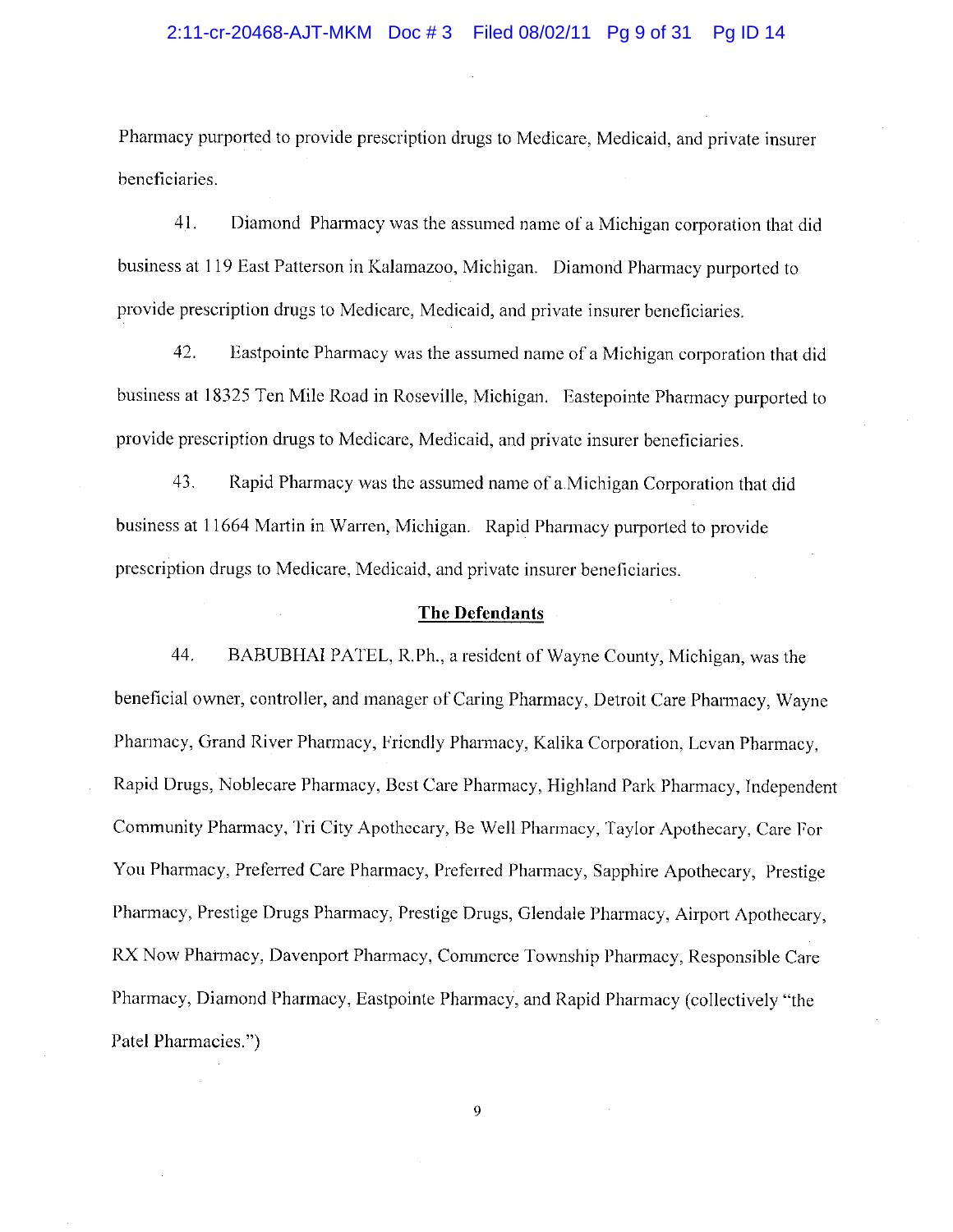#### 2:11-cr-20468-AJT-MKM Doc #3 Filed 08/02/11 Pg 10 of 31 Pg ID 15

45. PAUL PETRE, M.D., a resident of Oakland County, Michigan, was a physician licensed in the State of Michigan who prescribed drugs for Medicare, Medicaid, and private insurance beneficiaries that were purportedly filled at the Patel Pharmacies.

DINESHKUMAR PATEL, R.Ph., a resident of Wayne County, Michigan, was a 46. pharmacist who purportedly filled prescriptions for Medicare, Medicaid, and private insurance beneficiaries at the Patel Pharmacies.

ANISH BHAVSAR, R.Ph., a resident of Wayne County, Michigan, was a 47. pharmacist who purportedly filled prescriptions for Medicare, Medicaid, and private insurance beneficiaries at the Patel Pharmacies.

48. ASHWINI SHARMA, R.Ph., a resident of Oakland County, Michigan, was a pharmacist who purportedly filled prescriptions for Medicare, Medicaid, and private insurance beneficiaries at the Patel Pharmacies.

49. BRIJESH RAWAL, R.Ph., a resident of Wayne County, Michigan, was a pharmacist who purportedly filled prescriptions for Medicare, Medicaid, and private insurance beneficiaries at the Patel Pharmacies.

50. PINAKEEN PATEL, R.Ph., a resident of Macomb County, Michigan, was a pharmacist who purportedly filled prescriptions for Medicare, Medicaid, and private insurance beneficiaries at the Patel Pharmacics.

51. KARTIK SHAH, R.Ph., a resident of Wayne County, Michigan, was a pharmacist who purportedly filled prescriptions for Medicare, Medicaid, and private insurance beneficiaries at the Patel Pharmacies.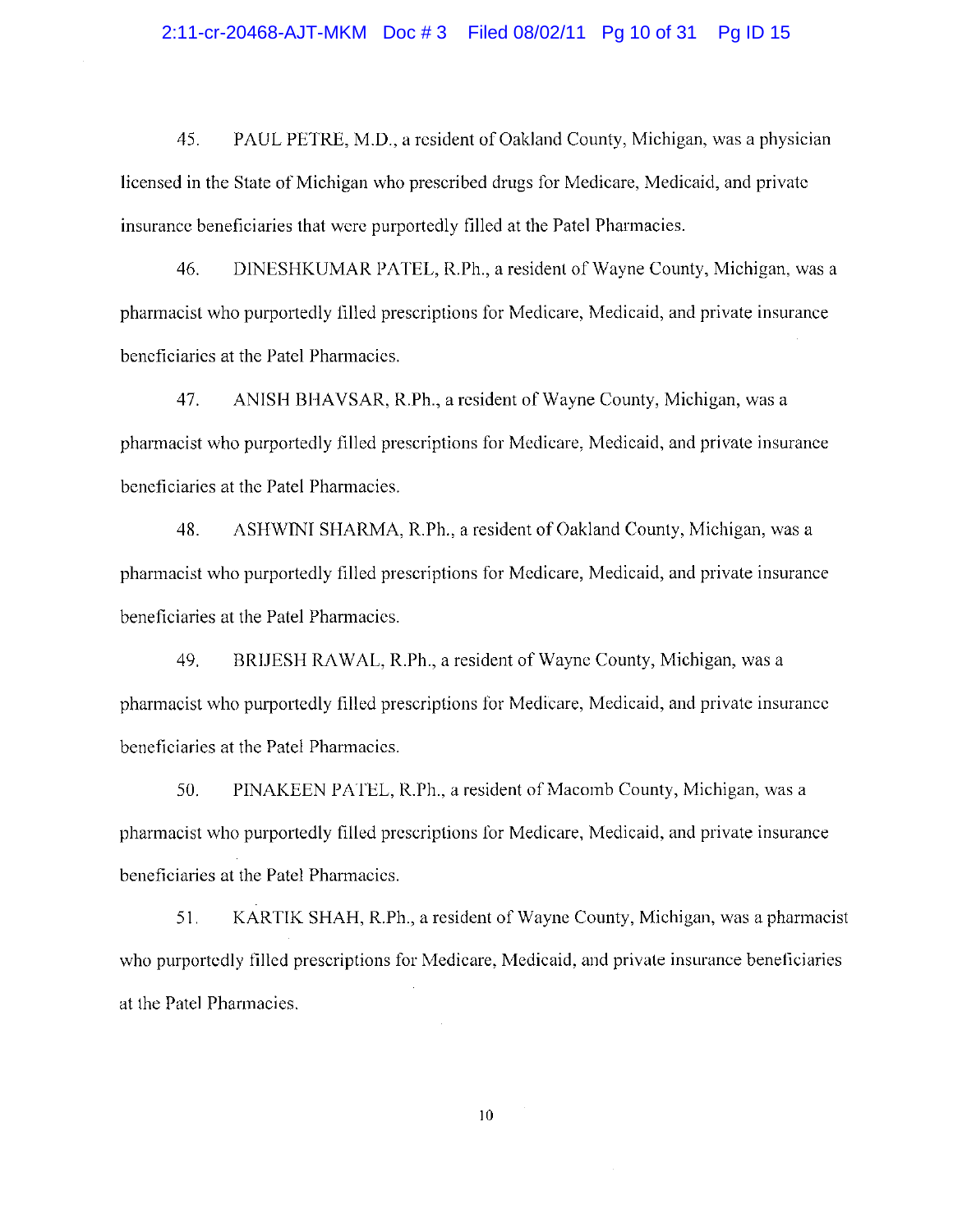#### 2:11-cr-20468-AJT-MKM Doc #3 Filed 08/02/11 Pg 11 of 31 Pg ID 16

VIRAL THAKER, R.Ph., a resident of Hancock County, Ohio, was a pharmacist 52. who purportedly filled prescriptions for Medicare, Medicaid, and private insurance beneficiaries at the Patel Pharmacies.

HIREN PATEL, R.Ph., a resident of Oakland County, Michigan, was a 53. pharmacist who purportedly filled prescriptions for Medicare, Medicaid, and private insurance beneficiaries at the Patel Pharmacies.

54. MITESHKUMAR PATEL, R.Ph., a resident of Oakland County, Michigan, was a pharmacist who purportedly filled prescriptions for Medicare, Medicaid, and private insurance beneficiaries at the Patel Pharmacies.

LOKESH TAYAL, R.Ph., a resident of Wayne County, Michigan, was a 55. pharmacist who purportedly filled prescriptions for Medicare, Medicaid, and private insurance beneficiaries at the Patel Pharmacies.

NARENDERA CHERAKU, R.Ph., a resident of Oakland County, Michigan, was 56. a pharmacist who purportedly filled prescriptions for Medicare, Medicaid, and private insurance beneficiaries at the Patel Pharmacies.

57. CHETAN GUJARATHI, a resident of Wayne County, Michigan, was an accountant who assisted BABUBHAI PATEL in managing the operations of the Patel Pharmacies.

58. ARPITKUMAR PATEL, a resident of Wayne County, Michigan, was an associate of BABUBHAI PATEL who assisted in purportedly filling prescriptions for Medicare, Medicaid, and private insurance beneficiaries at the Patel Pharmacies.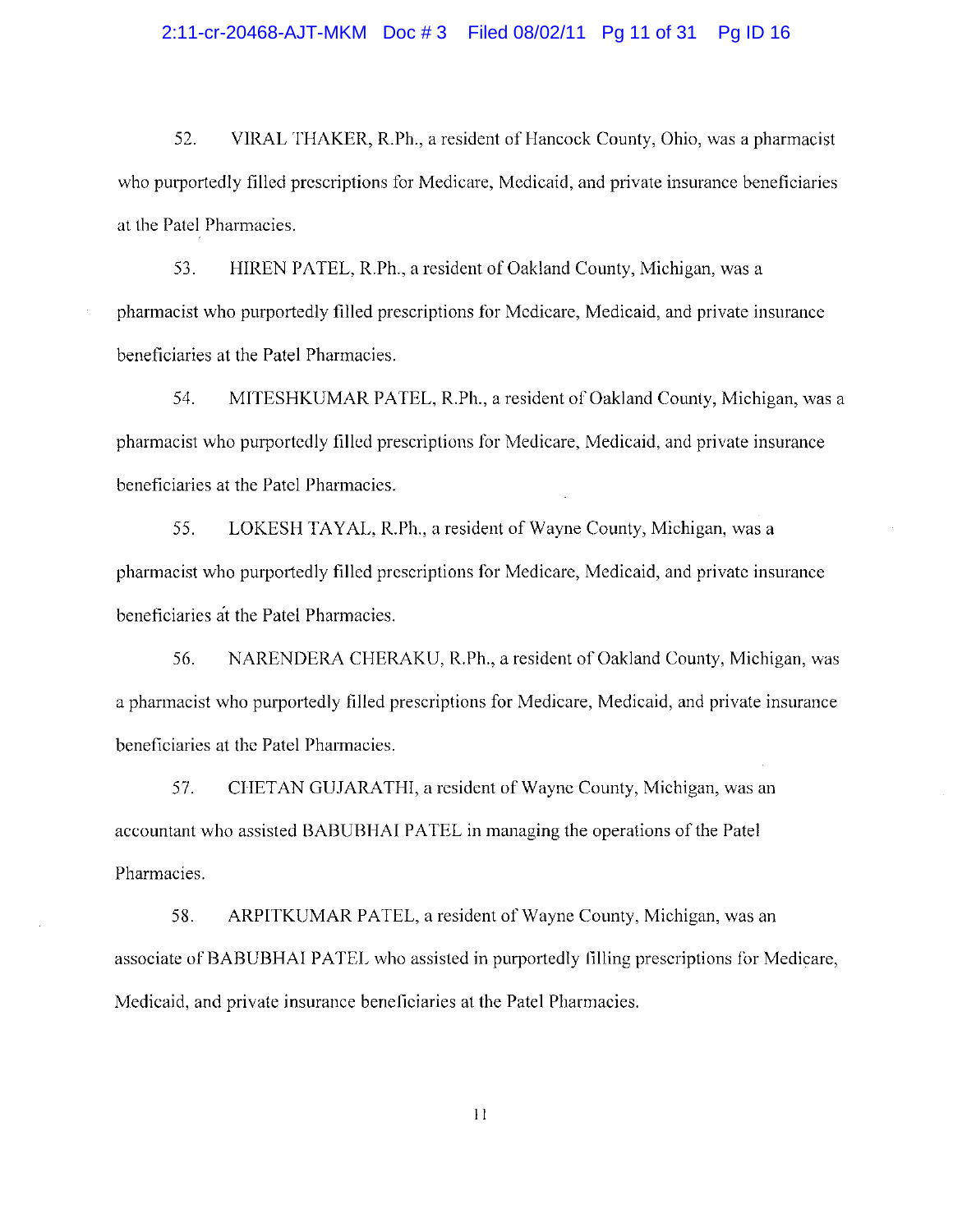#### 2:11-cr-20468-AJT-MKM Doc #3 Filed 08/02/11 Pg 12 of 31 Pg ID 17

59. SUMANRAY RAVAL, a resident of Oakland County, Michigan, was an associate of BABUBHAI PATEL who assisted in purportedly filling prescriptions for Medicare, Medicaid, and private insurance beneficiaries at the Patel Pharmacies.

HARPREET SACHDEVA, a resident of Wayne County, Michigan, was an 60. associate of BABUBHAI PATEL who assisted in the operations of the Patel Pharmacies.

61. RAMESH PATEL, a resident of Wayne County, Michigan, was an associate of BABUBHAI PATEL who assisted in the operations of the Patel Pharmacies.

62. RANA NAEEM, a resident of Oakland County, Michigan, was an associate of BABUBHAI PATEL who assisted in the operations of the Patel Pharmacies.

ANMY TRAN, D.P.M., a resident of Macomb County, Michigan, was a podiatrist 63. licensed in the State of Michigan who prescribed drugs for Medicare, Medicaid, and private insurance beneficiaries that were purportedly filled at the Patel Pharmacies.

64. MARK GREENBAIN, M.D., a resident of Oakland County, Michigan, was a physician licensed in the State of Michigan who prescribed drugs for Medicare, Medicaid, and private insurance beneficiaries that were purportedly filled at the Patel Pharmacies.

MUSTAK VAID, M.D., a resident of Wayne County, Michigan, was a physician 65. licensed in the State of Michigan who prescribed drugs for Medicare, Medicaid, and private insurance beneficiaries that were purportedly filled at the Patel Pharmacies

SANYANI EDWARDS, a resident of Oakland County, Michigan, was a licensed 66. psychologist who recruited Medicare, Medicaid, and private insurance beneficiaries and induced those beneficiaries to have their prescriptions purportedly filled at the Patel Pharmacies.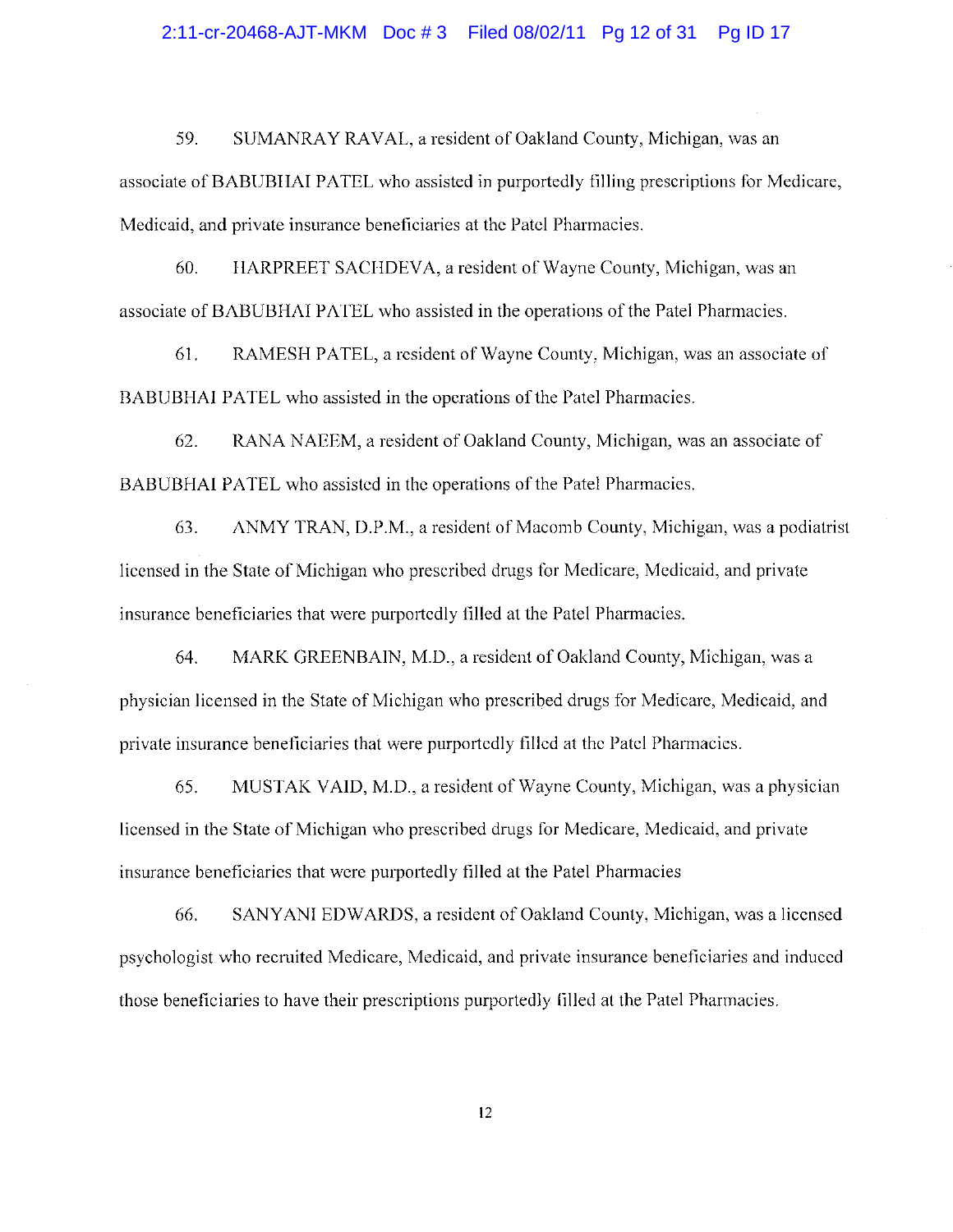## 2:11-cr-20468-AJT-MKM Doc #3 Filed 08/02/11 Pg 13 of 31 Pg ID 18

KOMAL ACHARYA, a resident of Oakland County, Michigan, was an associate 67. of BABUBHAI PATEL who assisted BABUBHAI PATEL in managing the financial operations of the Patel Pharmacies.

LEODIS ELLIOTT, a resident of Oakland County, Michigan, was a patient 68. recruiter who recruited Medicare, Medicaid, and private insurance beneficiaries and induced those beneficiaries to have their prescriptions purportedly filled at the Patel Pharmacies.

69. LAVAR CARTER, a resident of Macomb County, Michigan, was a patient recruiter who recruited Medicare, Medicaid, and private insurance beneficiaries and induced those beneficiaries to have their prescriptions purportedly filled at the Patel Pharmacies.

|                                                    | <b>COUNT 1</b> |  |  |
|----------------------------------------------------|----------------|--|--|
| (Health Care Fraud Conspiracy -- 18 U.S.C. § 1349) |                |  |  |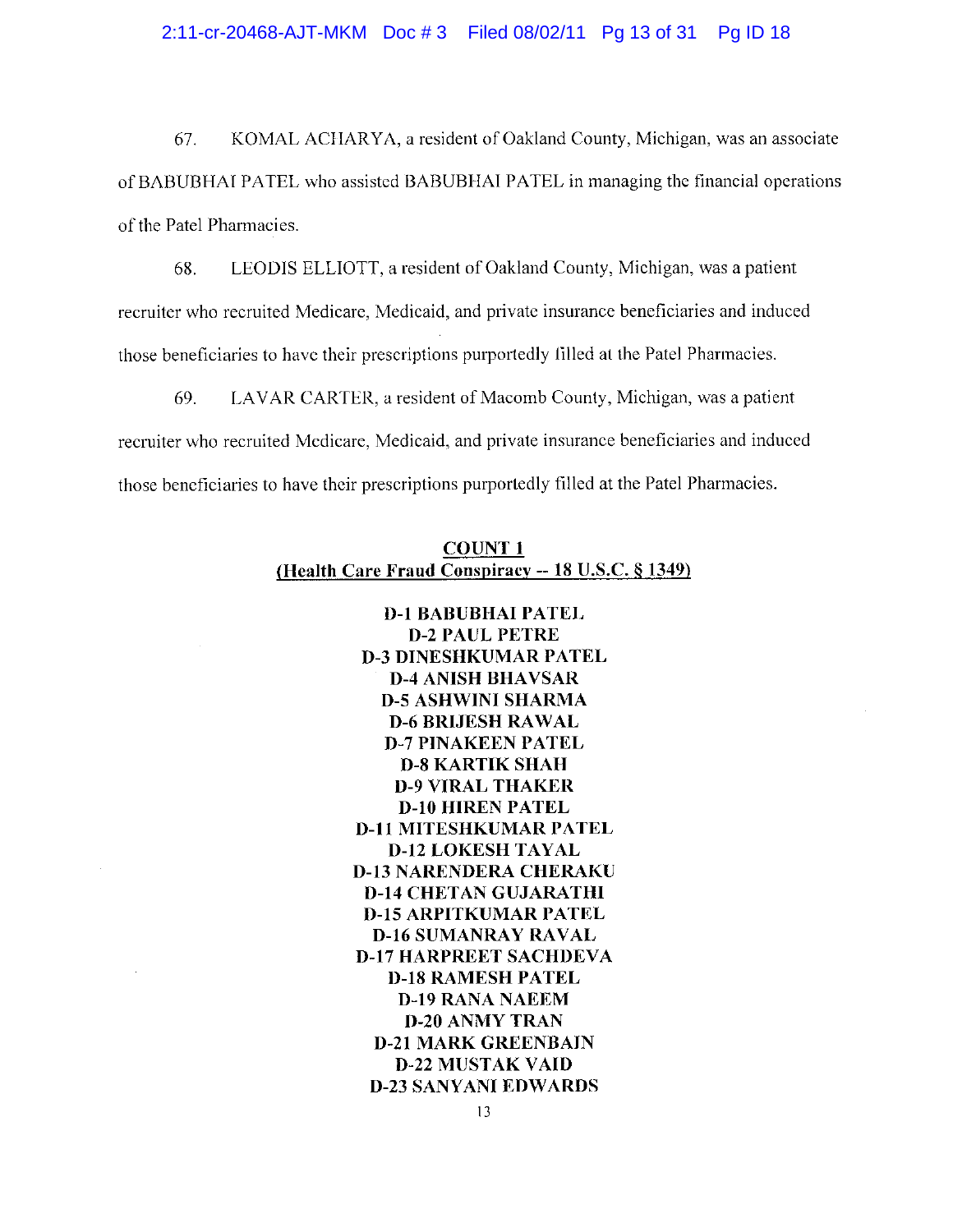## **D-24 KOMAL ACHARYA D-25 LEODIS ELLIOTT D-26 LAVAR CARTER**

Paragraphs 1 through 69 of the General Allegations section of this Indictment are 70. realleged and incorporated by reference as though fully set forth herein.

From on or around January 2006, and continuing up to and including the present, 71. at Wayne County, in the Eastern District of Michigan, and elsewhere, the defendants BABUBHAI PATEL, PAUL PETRE, DINESHKUMAR PATEL, ANISH BHAVSAR, ASHWINI SHARMA, BRIJESH RAWAL, PINAKEEN PATEL, KARTIK SHAH, VIRAL THAKER, HIREN PATEL, MITESHKUMAR PATEL, LOKESH TAYAL, NARENDERA CHERAKU, CHETAN GUJARATHI, ARPITKUMAR PATEL, SUMANRAY RAVAL, HARPREET SACHDEVA, RAMESH PATEL, RANA NAEEM, ANMY TRAN, MARK GREENBAIN, MUSTAK VAID, SANYANI EDWARDS, KOMAL ACHARYA, LEODIS ELLIOTT, and LAVAR CARTER did willfully, that is, with the specific intent to further the object of the conspiracy, and knowingly combine, conspire, confederate and agree with others, known and unknown to the Grand Jury, to violate Title 18, United States Code, Section 1347, that is, to execute a scheme and artifice to defraud a health care benefit program affecting commerce, as defined in Title 18, United States Code, Section 24(b), that is, Medicare, Medicaid, and private insurance plans, and to obtain, by means of materially false and fraudulent pretenses, representations, and promises, money and property owned by, and under the custody and control of, said health care benefit program, in connection with the delivery of and payment for health care benefits, items, and services.

## **Purpose of the Conspiracy**

It was a purpose of the conspiracy for defendants BABUBHAI PATEL, PAUL 72.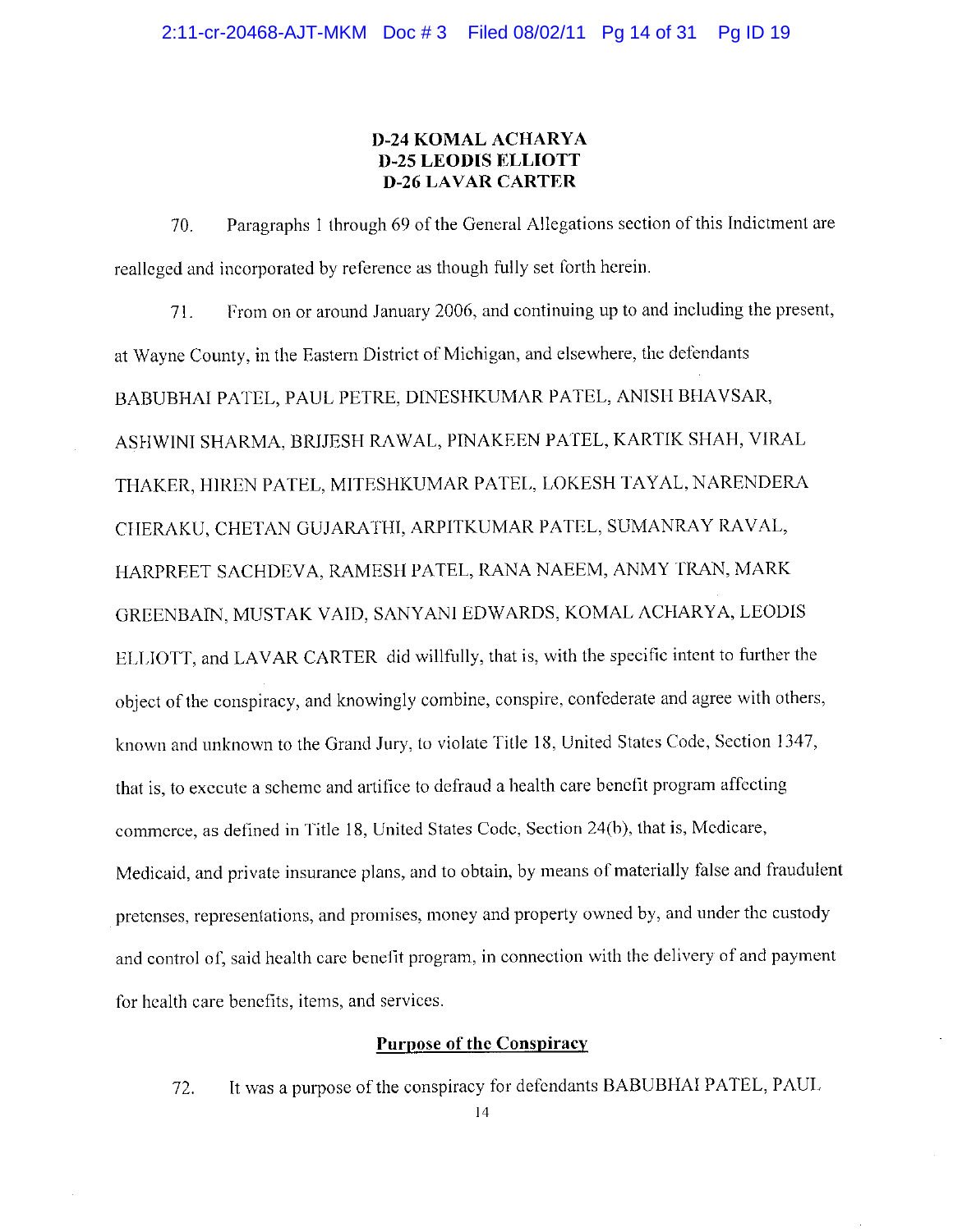PETRE, DINESHKUMAR PATEL, ANISH BHAVSAR, ASHWINI SHARMA, BRIJESH RAWAL, PINAKEEN PATEL, KARTIK SHAH, VIRAL THAKER, HIREN PATEL, MITESHKUMAR PATEL, LOKESH TAYAL, NARENDERA CHERAKU, CHETAN GUJARATHI, ARPITKUMAR PATEL, SUMANRAY RAVAL, HARPREET SACHDEVA, RAMESH PATEL, RANA NAEEM, ANMY TRAN, MARK GREENBAIN, MUSTAK VAID, SANYANI EDWARDS, KOMAL ACHARYA, LEODIS ELLIOTT, and LAVAR CARTER and others to unlawfully enrich themselves by, among other things, (a) submitting false and fraudulent claims to Medicare, Medicaid, and private insurers for prescription medication, physician office visits, physician home visits, and other services; (b) offering and paying kickbacks and bribes to Medicare and Medicaid beneficiaries for the purpose of such beneficiaries arranging for the use of their Medicare and Medicaid beneficiary numbers by the conspirators as the bases of claims filed for prescription medication and other services; (c) soliciting and receiving kickbacks and bribes in return for arranging for the furnishing of services for which payment may be made by Medicare and Medicaid by providing their Medicare and Medicaid beneficiary numbers, which formed the basis of claims filed for prescription medication, physician home visits, physician office visits, and other services; (d) concealing the submission of false and fraudulent claims to Medicare, Medicaid, and private insurers, the receipt and transfer of the proceeds from the fraud, and the payment of kickbacks; and (e) diverting proceeds of the fraud for the personal use and benefit of the defendants and their coconspirators.

#### **Manner and Means**

The manner and means by which the defendants and their co-conspirators sought 73. to accomplish the purpose of the conspiracy included, among others, the following: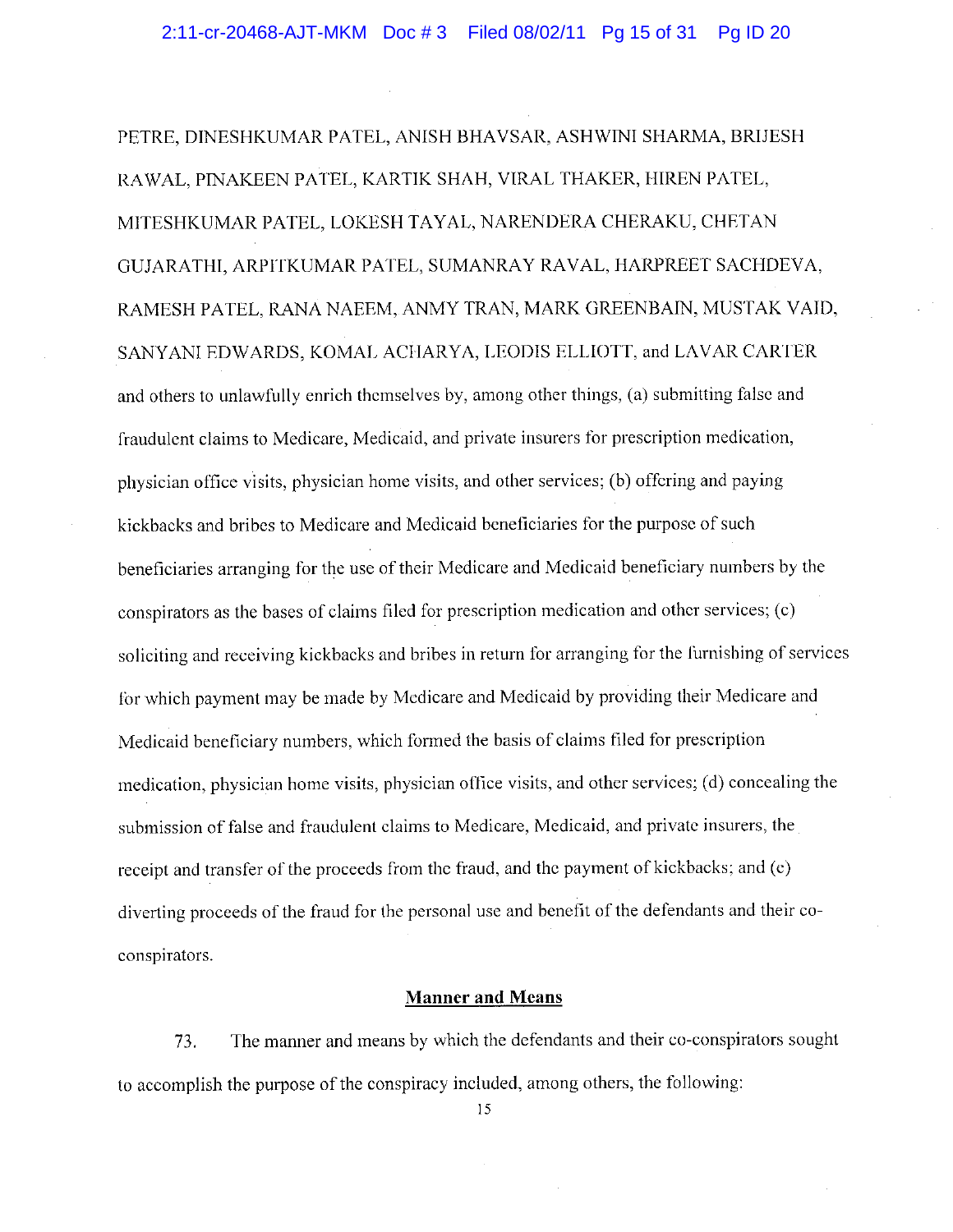#### 2:11-cr-20468-AJT-MKM Doc #3 Filed 08/02/11 Pg 16 of 31 Pg ID 21

Defendant BABUBHAI PATEL would acquire ownership and control of various 74. Michigan pharmacies, including the Patel Pharmacies, and would conceal his ownership and control of many of those pharmacies through the use of straw owners.

Defendant BABUBHAI PATEL and his associates would recruit pharmacists, 75. including defendants DINESHKUMAR PATEL, ANISH BHAVSAR, ASHWINI SHARMA, BRIJESH RAWAL, PINAKEEN PATEL, KARTIK SHAH, VIRAL THAKER, HIREN PATEL, MITESHKUMAR PATEL, LOKESH TAYAL, and NARENDERA CHERAKU, and employ these pharmacists at the Patel Pharmacies.

Defendant BABUBHAI PATEL and his associates would offer and provide 76. kickbacks, bribes, and other inducements to patient recruiters, including defendants SANYANI EDWARDS, LEODIS ELLIOTT, LAVAR CARTER, who would themselves offer and provide kickbacks, bribes, and other inducements to Medicare, Medicaid, and private insurance beneficiaries for the purpose of inducing those beneficiaries to present their prescriptions at one of the Patel Pharmacies for billing.

Defendant BABUBHAI PATEL and his associates would offer and provide 77. kickbacks, bribes, and other inducements to physicians and podiatrists, including defendants PAUL PETRE, ANMY TRAN, MARK GREENBAIN, and MUSTAK VAID, for the purpose of inducing those physicians to write prescriptions for medications for Medicare, Medicaid, and private insurance beneficiaries, and to direct that those prescriptions be presented to one of the Patel Pharmacies, so that the relevant insurer could be billed.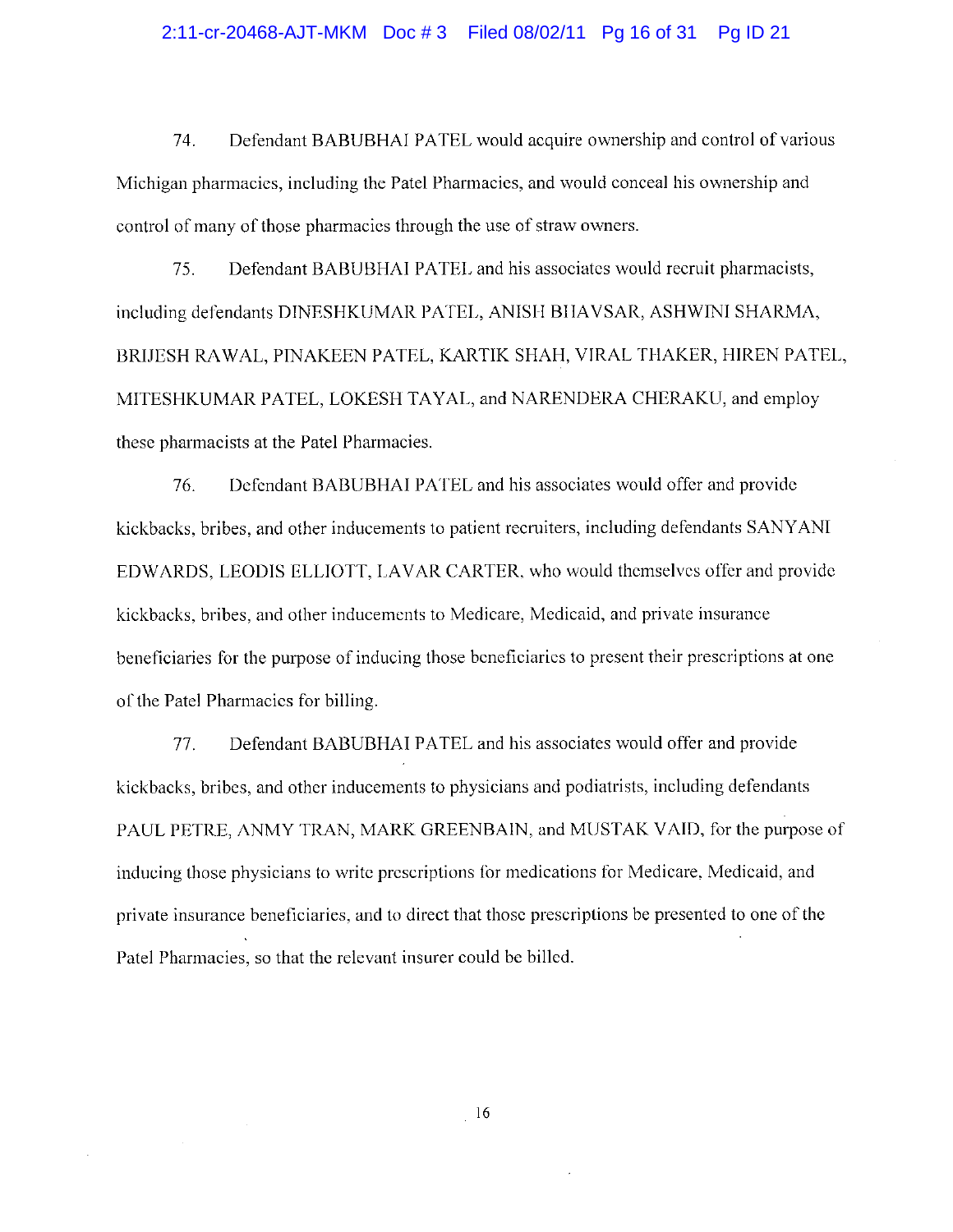#### 2:11-cr-20468-AJT-MKM Doc #3 Filed 08/02/11 Pg 17 of 31 Pg ID 22

Defendants PAUL PETRE, ANMY TRAN, MARK GREENBAIN, and 78. MUSTAK VAID would write prescriptions and bill for services purportedly provided to Medicare. Medicaid, and private insurance beneficiaries without regard to the medical necessity of those prescriptions and services.

79. Defendants PAUL PETRE, ANMY TRANH, MARK GREENBAIN, and MUSTAK VAID would direct Medicare, Medicaid, and private insurance beneficiaries to present their prescriptions to one of the Patel pharmacies, so that the relevant insurer could be fraudulently billed.

Defendants BABUBHAI PATEL and defendant pharmacists DINESHKUMAR 80. PATEL, ANISH BHAVSAR, ASHWINI SHARMA, BRIJESH RAWAL, PINAKEEN PATEL, KARTIK SHAH, VIRAL THAKER, HIREN PATEL, MITESHKUMAR PATEL, LOKESH TAYAL, and NARENDERA CHERAKU would bill Medicare, Medicaid, and private insurers for prescription medications which were medically unnecessary and never provided.

Defendants CHETAN GUJARATHI, ARPITKUMAR PATEL, SUMANRAY 81. RAVAL, HARPREET SACHDEVA, RAMESH PATEL, RANA NAEEM, and KOMAL ACHARYA would facilitate the objects of the conspiracy by, among other things, assisting in falsifying records to make it appear that prescription medication was medically necessary and actually provided, recruiting physicians and others into the scheme, and concealing tangible proceeds of the fraud.

Between January 2006 and the present, the Patel Pharmacies submitted claims to 82. the Medicare program totaling not less than \$37,770,486, purportedly for the purpose of seeking reimbursement for medications that were medically necessary and actually provided.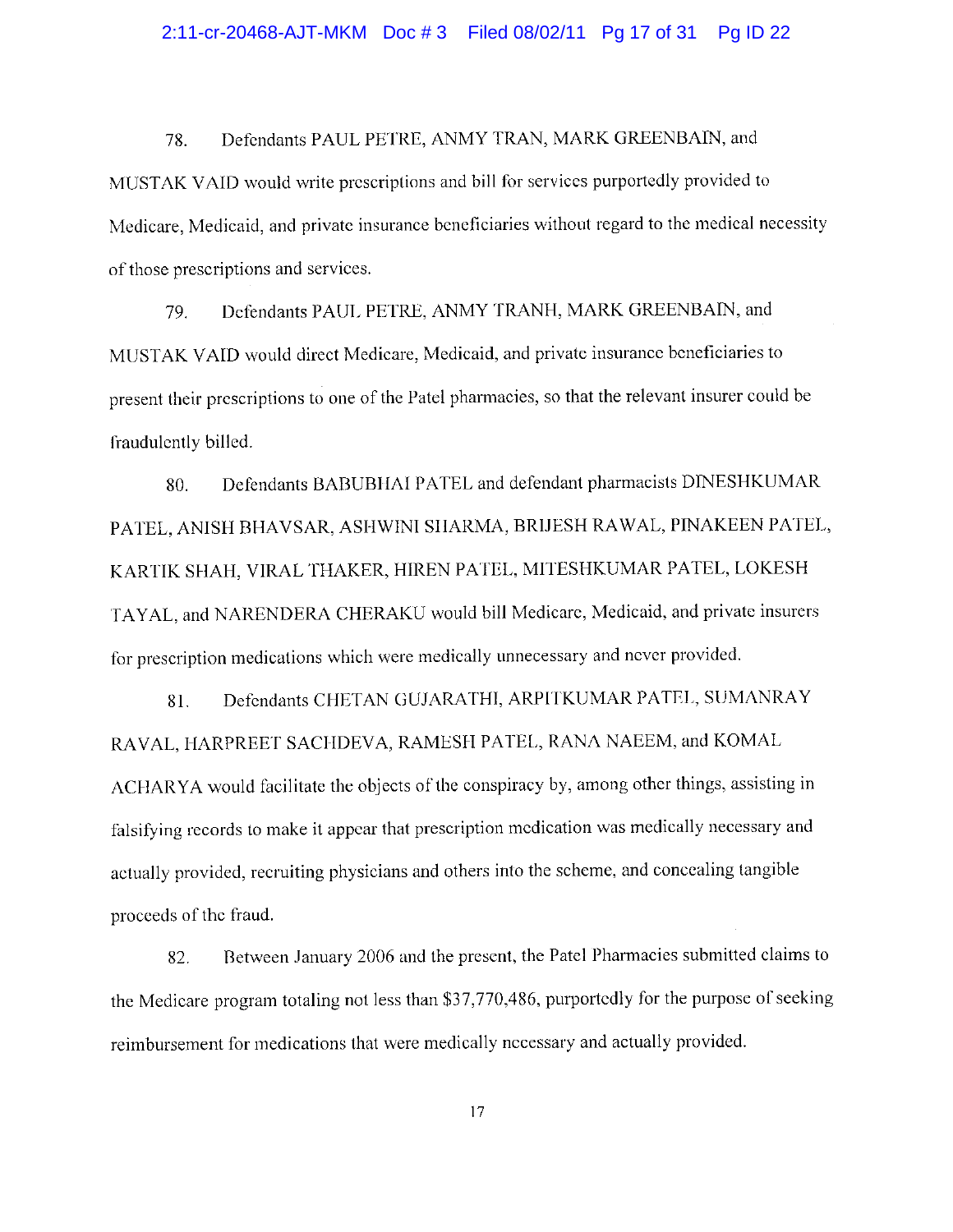#### 2:11-cr-20468-AJT-MKM Doc #3 Filed 08/02/11 Pg 18 of 31 Pg ID 23

Between January 2006 and the present, the Patel Pharmacies submitted claims to 83.

the Medicaid program totaling not less than \$20,806,487, purportedly for the purpose of seeking reimbursement for medications that were medically necessary and actually provided.

The defendants transferred and disbursed, and caused the transfer and 84.

disbursement of, monies fraudulently obtained from Medicare, Medicaid, and private insurers to themselves and others.

All in violation of Title 18, United States Code, Section 1349.

## **COUNTS 2-14** (Health Care Fraud, Aiding and Abetting – 18 U.S.C. §§ 1347 and 2)

# **D-1 BABUBHAI PATEL D-2 PAUL PETRE D-4 ANISH BHAVSAR D-6 BRIJESH RAWAL D-9 VIRAL THAKER D-15 ARPITKUMAR PATEL D-22 MUSTAK VAID**

Paragraphs 1 through 69 of the General Allegations section of this Indictment are 85. realleged and incorporated by reference as though fully set forth herein.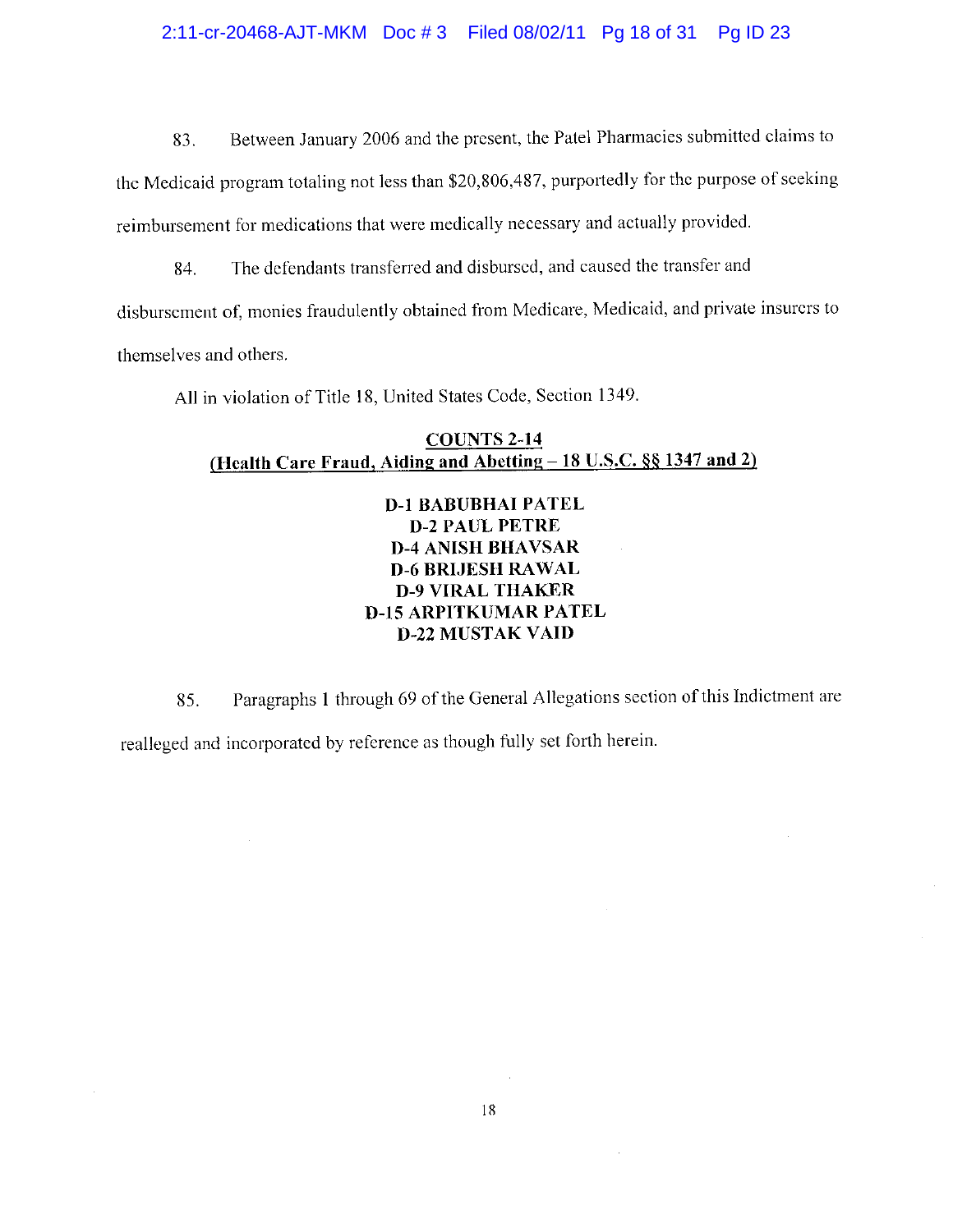#### 2:11-cr-20468-AJT-MKM Doc #3 Filed 08/02/11 Pg 19 of 31 Pg ID 24

From on or around January 2006, and continuing up to and including the present, 86. at Wayne County, in the Eastern District of Michigan, and elsewhere, the defendants, BABUBHAI PATEL, PAUL PETRE, ANISH BHAVSAR, BRIJESH RAWAL, VIRAL THAKER, ARPITKUMAR PATEL, and MUSTAK VAID, in connection with the delivery of and payment for health care benefits, items, and services, did knowingly and willfully execute. and attempt to execute, a scheme and artifice to defraud a health care benefit program affecting commerce, as defined in Title 18, United States Code, Section 24(b), that is, Medicare, Medicaid, and private insurers, and to obtain, by means of materially false and fraudulent pretenses, representations, and promises, money and property owned by, and under the custody and control of Medicare, Medicaid, and private insurers, in connection with the delivery of and payment for health care benefits, items, and services.

## Purpose of the Scheme and Artifice

It was the purpose of the scheme and artifice for the defendants and their co-87. conspirators to unlawfully enrich themselves through the submission of false and fraudulent Medicare, Medicaid, and private insurance claims for medically unnecessary, and non-rendered, prescription medication and other services.

#### The Scheme and Artifice

Paragraphs 73 through 84 of Count 1 of this Indictment are realleged and 88. incorporated by reference as though fully set forth herein as a description of the scheme and artifice.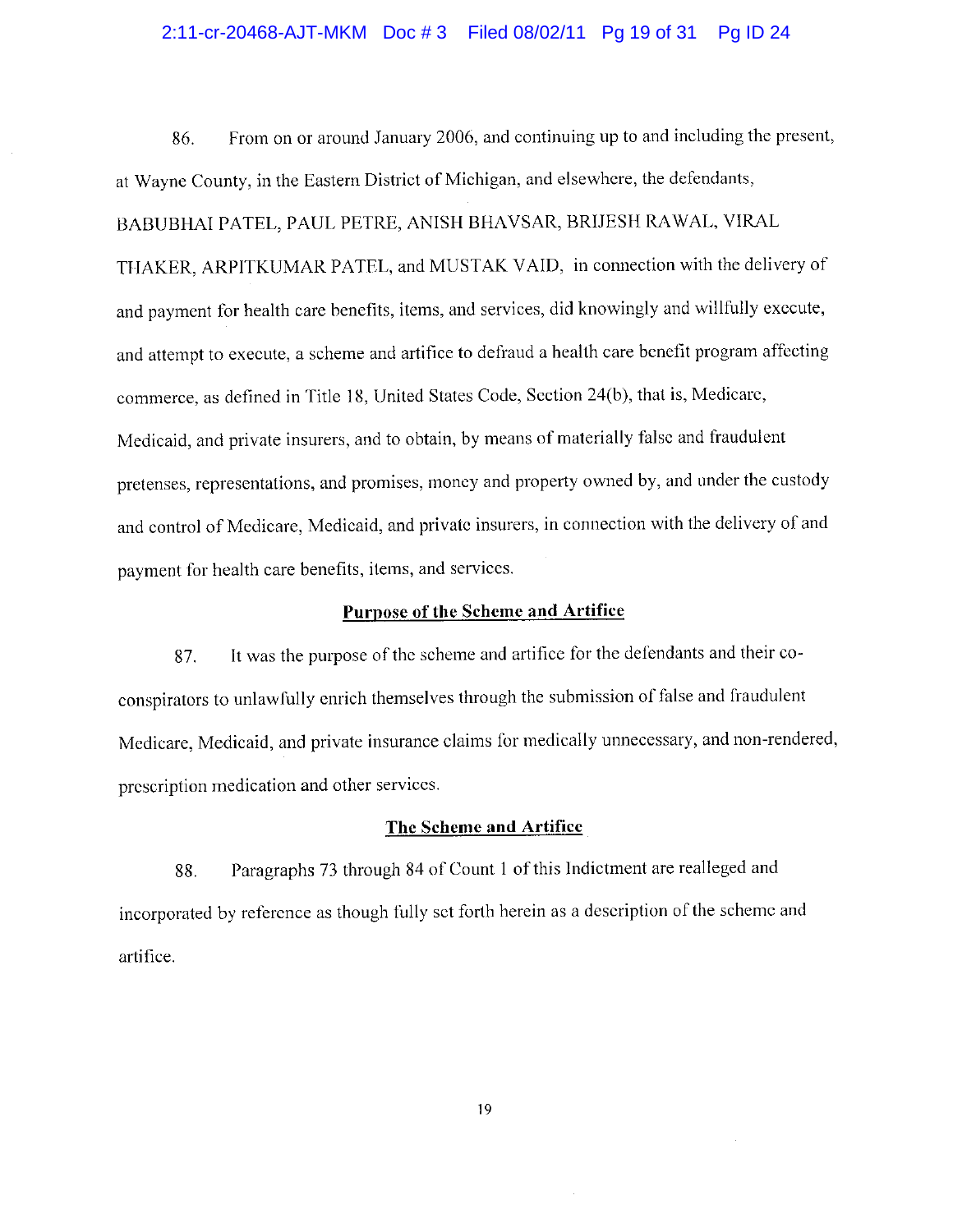#### Acts in Execution of the Scheme and Artifice

89. On or about the dates specified as to each count below, at Wayne County, in the Eastern District of Michigan, and elsewhere, the defendants, specifically identified as to each count below, in connection with the delivery of and payment for health care benefits, items and services, specifically, prescription medication, did knowingly and willfully execute, and attempt to execute, the above-described scheme and artifice to defraud a health care benefit program affecting commerce, that is, Medicare or private insurers, and to obtain, by means of materially false and fraudulent pretenses, representations, and promises, money and property owned by, and under the custody and control of said health care benefit programs:

| Count          | Defendant(s)                                                                  | Insurance<br>program | Beneficiary | Date of<br>purported<br>service | Description of<br><b>Prescription Medication</b> |
|----------------|-------------------------------------------------------------------------------|----------------------|-------------|---------------------------------|--------------------------------------------------|
| $\overline{2}$ | <b>D-1 BABUBHAI PATEL</b><br><b>D-2 PAUL PETRE</b><br><b>D-22 MUSTAK VAID</b> | Medicare             | J.S.        | 01/08/10                        | Hydrocodone /60<br>units                         |
| 3              | <b>D-1 BABUBHAI PATEL</b><br><b>D-2 PAUL PETRE</b><br><b>D-22 MUSTAK VAID</b> | Medicare             | B.B.        | 01/08/10                        | Hydrocodone /60<br>units                         |
| $\overline{4}$ | <b>D-1 BABUBHAI PATEL</b><br><b>D-2 PAUL PETRE</b><br><b>D-22 MUSTAK VAID</b> | Medicare             | T.H.        | 01/08/10                        | Promethazine HCL                                 |
| 5              | <b>D-1 BABUBHAI PATEL</b><br><b>D-6 BRIJESH RAWAL</b>                         | Medicare             | L.W.        | 09/09/10                        | <b>Advair Diskus</b>                             |
| 6              | <b>D-1 BABUBHAI PATEL</b><br><b>D-6 BRIJESH RAWAL</b>                         | Medicare             | C.B.        | 09/09/10                        | Singular                                         |
| 7              | <b>D-1 BABUBHAI PATEL</b><br><b>D-15 ARPITKUMAR PATEL</b>                     | Medicare             | M.S.        | 10/20/10                        | <b>Advair Diskus</b>                             |
| 8              | <b>D-1 BABUBHAI PATEL</b><br><b>D-15 ARPITKUMAR PATEL</b>                     | Medicare             | A.P.        | 10/20/10                        | <b>Advair Diskus</b>                             |
| 9              | <b>D-1 BABUBHAI PATEL</b><br><b>D-15 ARPITKUMAR PATEL</b>                     | Medicare             | O.G.        | 10/20/10                        | Indomethacin ER                                  |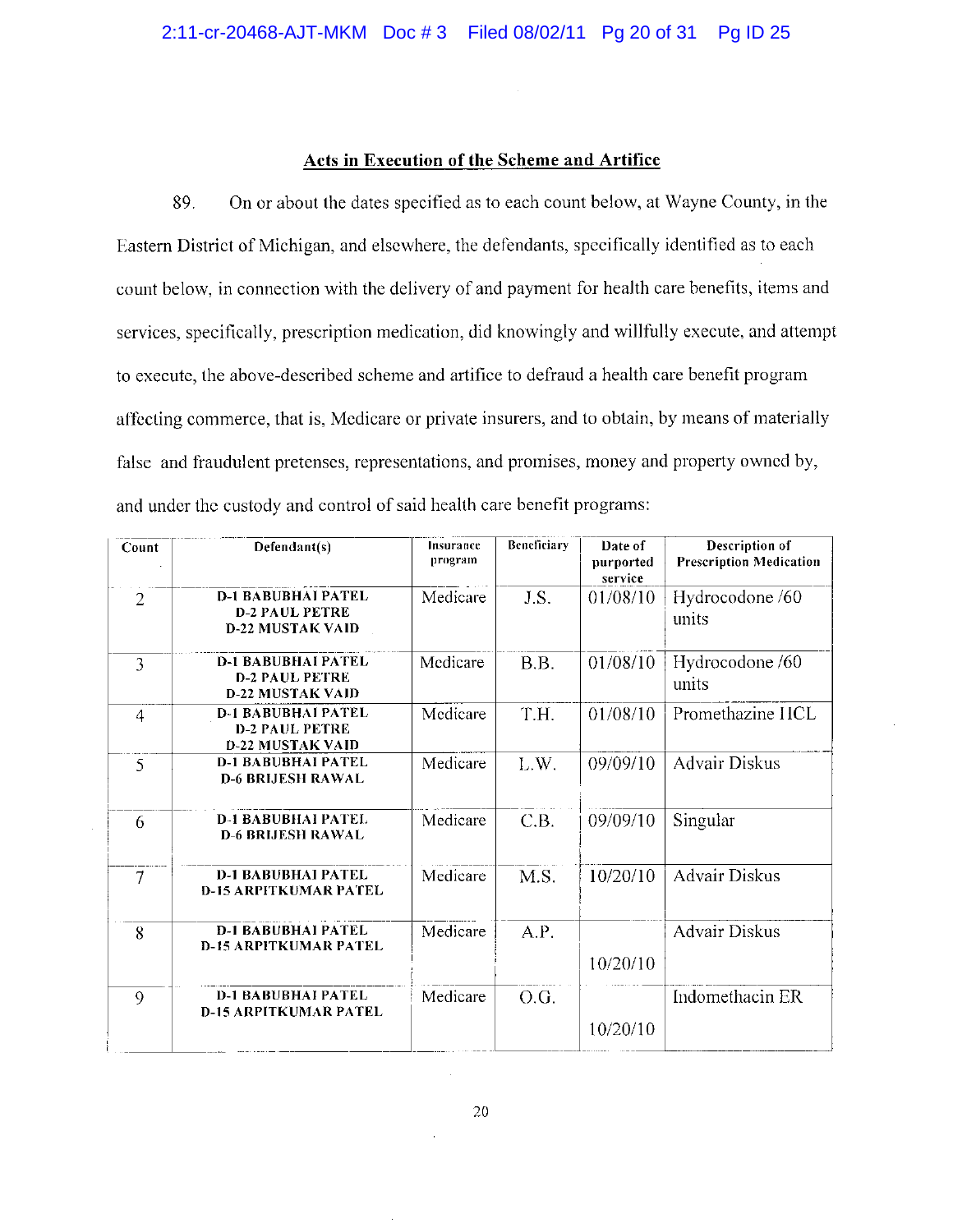#### 2:11-cr-20468-AJT-MKM Doc #3 Filed 08/02/11 Pg 21 of 31 Pg ID 26

| 10 | <b>D-1 BABUBHAI PATEL</b><br><b>D-9 VIRAL THAKER</b>  | <b>BCBSM</b> | D.A. | 12/03/10 | Cialis 20 MG<br>Tablet/30 Count |
|----|-------------------------------------------------------|--------------|------|----------|---------------------------------|
| 11 | <b>D-1 BABUBHAI PATEL</b><br><b>D-9 VIRAL THAKER</b>  | <b>BCBSM</b> | C.K. | 12/03/10 | Cialis 20 MG<br>Tablet/30 Count |
| 12 | <b>D-1 BABUBHAI PATEL</b><br><b>D-4 ANISH BHAVSAR</b> | <b>BCBSM</b> | CK.  | 01/20/11 | Lidoderm $5\%$                  |
| 13 | <b>D-1 BABUBHAI PATEL</b><br><b>D-4 ANISH BHAVSAR</b> | <b>BCBSM</b> | D.A. | 01/19/11 | Abilify $10mg/30$<br>Units      |
| 14 | <b>D-1 BABUBHAI PATEL</b><br><b>D-4 ANISH BHAVSAR</b> | <b>BCBSM</b> | C.Z. | 01/19/11 | Abilify 10mg/30<br>Units        |

## **COUNT 15** (Conspiracy to Distribute Controlled Substances, 21 U.S.C. § 846)

**D-1 BABUBHAI PATEL D-2 PAUL PETRE D-3 DINESHKUMAR PATEL D-4 ANISH BHAVSAR D-5 ASHWINI SHARMA D-6 BRIJESH RAWAL D-7 PINAKEEN PATEL D-8 KARTIK SHAH D-9 VIRAL THAKER D-10 HIREN PATEL D-11 MITESHKUMAR PATEL D-12 LOKESH TAYAL D-13 NARENDERA CHERAKU D-14 CHETAN GUJARATHI D-15 ARPITKUMAR PATEL D-16 SUMANRAY RAVAL D-20 ANMY TRAN D-21 MARK GREENBAIN D-22 MUSTAK VAID D-23 SANYANI EDWARDS D-25 LEODIS ELLIOTT D-26 LAVAR CARTER** 

90. Paragraphs 1 through 69 of the General Allegations section of this Indictment are realleged and incorporated by reference as though fully set forth herein.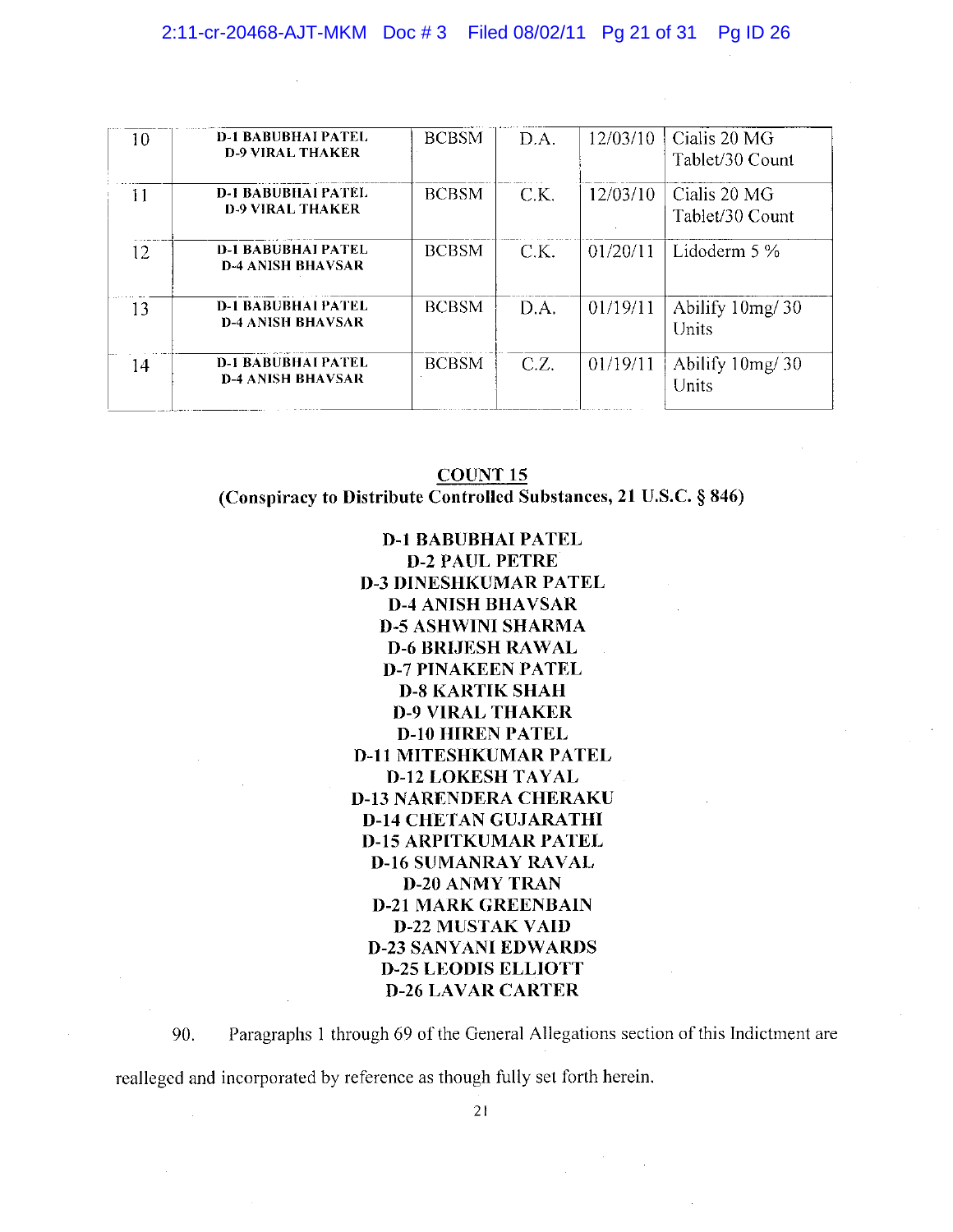On or about January, 2006, and continuing up to and including the present, at 91. Wayne County, in the Eastern District of Michigan, and elsewhere, defendants BABUBHAI PATEL, PAUL PETRE, DINESHKUMAR PATEL, ANISH BHAVSAR, ASHWINI SHARMA, BRIJESH RAWAL, PINAKEEN PATEL, KARTIK SHAH, VIRAL THAKER, HIREN PATEL, MITESHKUMAR PATEL, LOKESH TAYAL, NARENDERA CHERAKU, CHETAN GUJARATHI, ARPITKUMAR PATEL, SUMANRAY RAVAL, ANMY TRAN, MARK GREENBAIN, MUSTAK VAID, SANYANI EDWARDS, LEODIS ELLIOTT, and LAVAR CARTER, did knowingly, intentionally and unlawfully combine, conspire, confederate and agree with each other, as well as other persons not named in this Indictment, to commit offenses against the United States, that is, to knowingly, intentionally and unlawfully distribute controlled substances in violation of 21 U.S.C.  $\&$  841(a)(1), including but not limited to, the Schedule II drug OxyContin (oxycodone), the Schedule III drugs Vicodin, Vicodin ES, Lortab (hydrocodone bitartrate), the Schedule IV drug Xanax (Alprazolam), and the Schedule V drug cough syrup with codeine (Prometh/Phenergan). These prescription drug controlled substances were distributed outside the course of usual medical practice and for no legitimate medical purpose, all in violation of Title 21, United States Code, Sections 846, 841(a)(1).

## **Purpose of the Conspiracy**

92. It was a purpose of the conspiracy for defendants BABUBHAI PATEL, PAUL PETRE, DINESHKUMAR PATEL, ANISH BHAVSAR, ASHWINI SHARMA, BRIJESH RAWAL, PINAKEEN PATEL, KARTIK SHAH, VIRAL THAKER, HIREN PATEL, MITESHKUMAR PATEL, LOKESH TAYAL, NARENDERA CHERAKU, CHETAN GUJARATHI, ARPITKUMAR PATEL, SUMANRAY RAVAL, ANMY TRAN, MARK GREENBAIN, MUSTAK VAID, SANYANI EDWARDS, LEODIS ELLIOTT, and LAVAR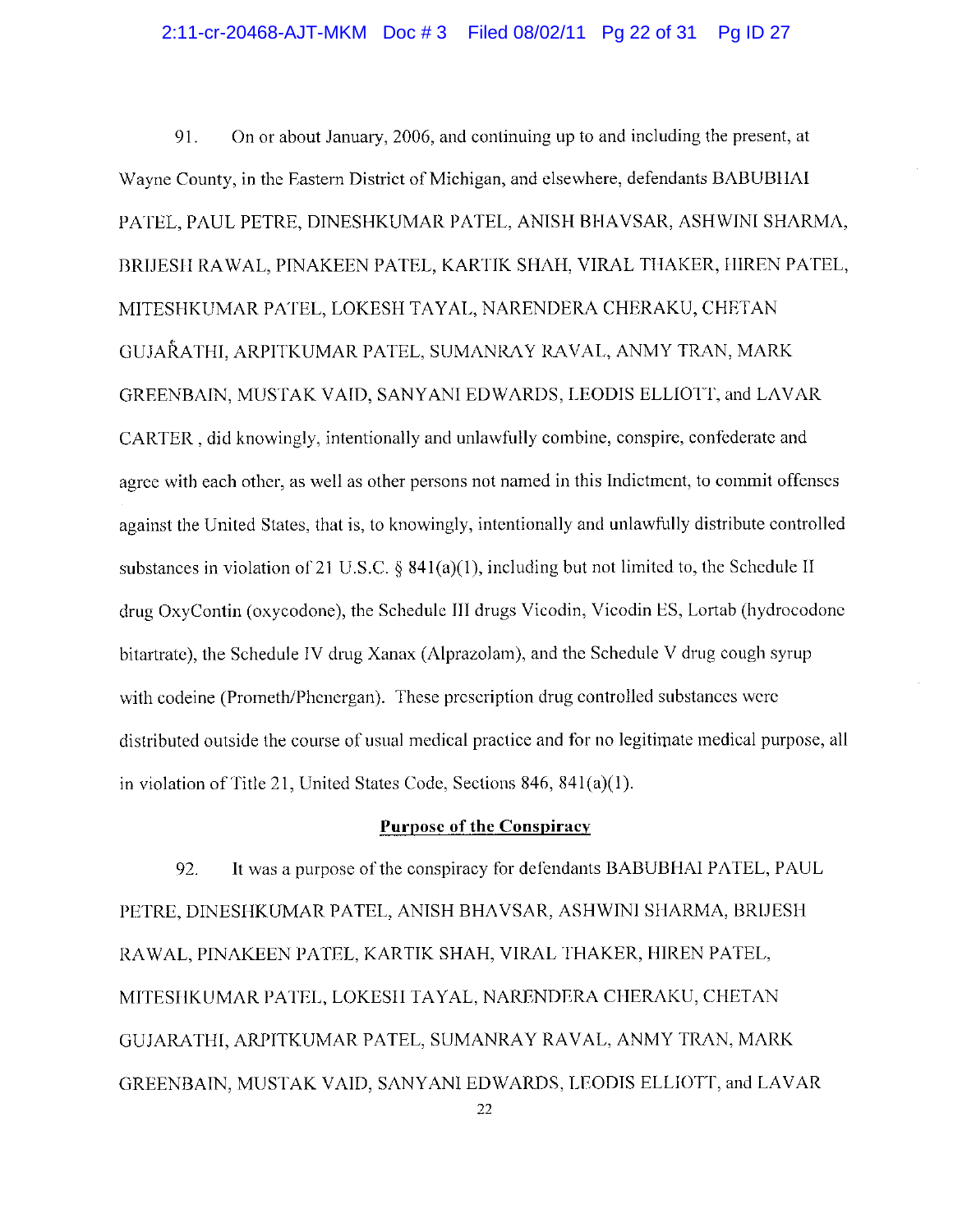CARTER and others to unlawfully enrich themselves by, among other things, (a) distributing controlled substances without a legitimate medical purpose in order to facilitate the submission of false and fraudulent claims to Medicare, Medicaid, and private insurers for prescription medication, physician office visits, physician home visits, and other services; (b) offering and paying kickbacks and bribes in the form of controlled substances to Medicare, Medicaid, and private insurance beneficiaries and patient recruiters for the purpose of such beneficiaries and recruiters arranging for the use of beneficiary numbers by the conspirators as the bases of claims filed for prescription medication and other services; (c) soliciting and receiving kickbacks in the form of controlled substances in return for arranging for the furnishing of services for which payment may be made by Medicare, Medicaid, and private insurers by providing their beneficiary numbers, which formed the basis of claims filed for prescription medication, physician home visits, physician office visits, and other services; (d) concealing the submission of false and fraudulent claims to Medicare, Medicaid, and private insurers, the receipt and transfer of the proceeds from the fraud, the distribution of controlled substances without medical justification, and the payment of kickbacks; and (e) diverting proceeds of the fraud and the distribution of controlled substances for the personal use and benefit of the defendants and their co-conspirators.

## **Manner and Means**

The manner and means by which the defendants and their co-conspirators sought 93. to accomplish the purpose of the conspiracy included, among others, the following:

Defendant BABUBHAI PATEL would acquire ownership and control of various 94. Michigan pharmacies, including the Patel Pharmacies, and would conceal his ownership and control of many of those pharmacies through the use of straw owners.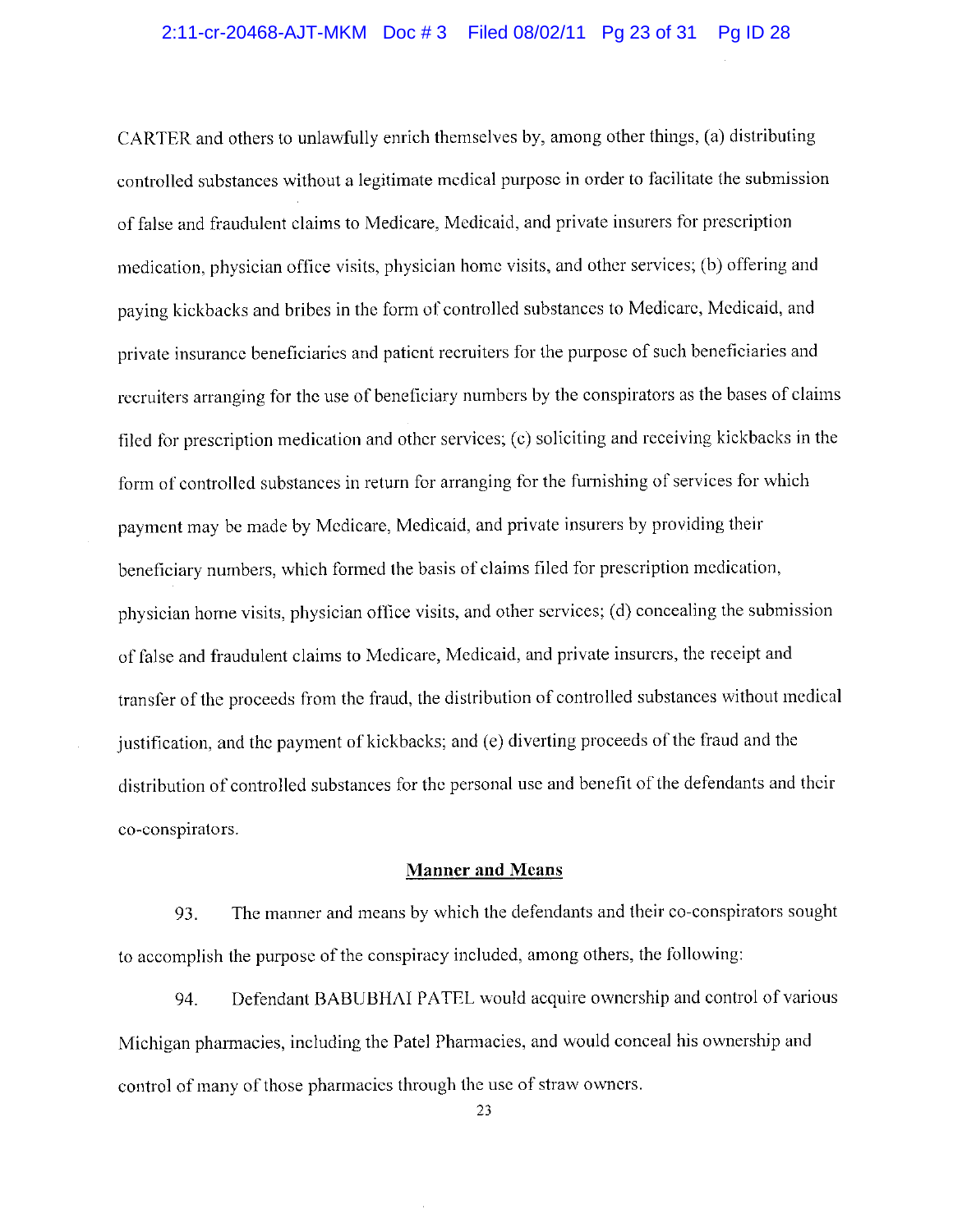#### 2:11-cr-20468-AJT-MKM Doc #3 Filed 08/02/11 Pg 24 of 31 Pg ID 29

Defendant BABUBHAI PATEL and his associates would recruit pharmacists, 95. including DINESHKUMAR PATEL, ANISH BHAVSAR, ASHWINI SHARMA, BRIJESH RAWAL, PINAKEEN PATEL, KARTIK SHAH, VIRAL THAKER, HIREN PATEL, MITESHKUMAR PATEL, LOKESH TAYAL, and NARENDERA CHERAKU, and employ these pharmacists at the Patel Pharmacies.

Defendant BABUBHAI PATEL and his pharmacists, including defendants 96. DINESHKUMAR PATEL, ANISH BHAVSAR, ASHWINI SHARMA, BRIJESH RAWAL, PINAKEEN PATEL, KARTIK SHAH, VIRAL THAKER, HIREN PATEL, MITESHKUMAR PATEL, LOKESH TAYAL, and NARENDERA CHERAKU, would obtain and maintain authorization from the Drug Enforcement Administration (DEA) to dispense controlled substances at the Patel Pharmacies when those controlled substances were medically necessary and prescribed by a physician.

Defendant BABUBHAI PATEL and his associates, including DINESHKUMAR 97. PATEL, ANISH BHAVSAR, ASHWINI SHARMA, BRIJESH RAWAL, PINAKEEN PATEL, KARTIK SHAH, VIRAL THAKER, HIREN PATEL, MITESHKUMAR PATEL, LOKESH TAYAL, and NARENDERA CHERAKU, would obtain and possess controlled substances, including the Schedule II drug OxyContin (oxycodone), the Schedule III drugs Viccodin, Viccodin ES, Lortab (hydrocodone bitartrate), the Schedule IV drug Xanax (Alprazolam), and the Schedule V drug cough syrup with codeine (Prometh/Phenergan), purportedly for the purpose of dispensing those medications at the Patel Pharmacies in accordance with legitimate pharmaceutical practice.

Defendant BABUBHAI PATEL and his associates would recruit patient 98. recruiters, including defendants SANYANI EDWARDS, LEODIS ELLIOTT and LAVAR

<sup>24</sup>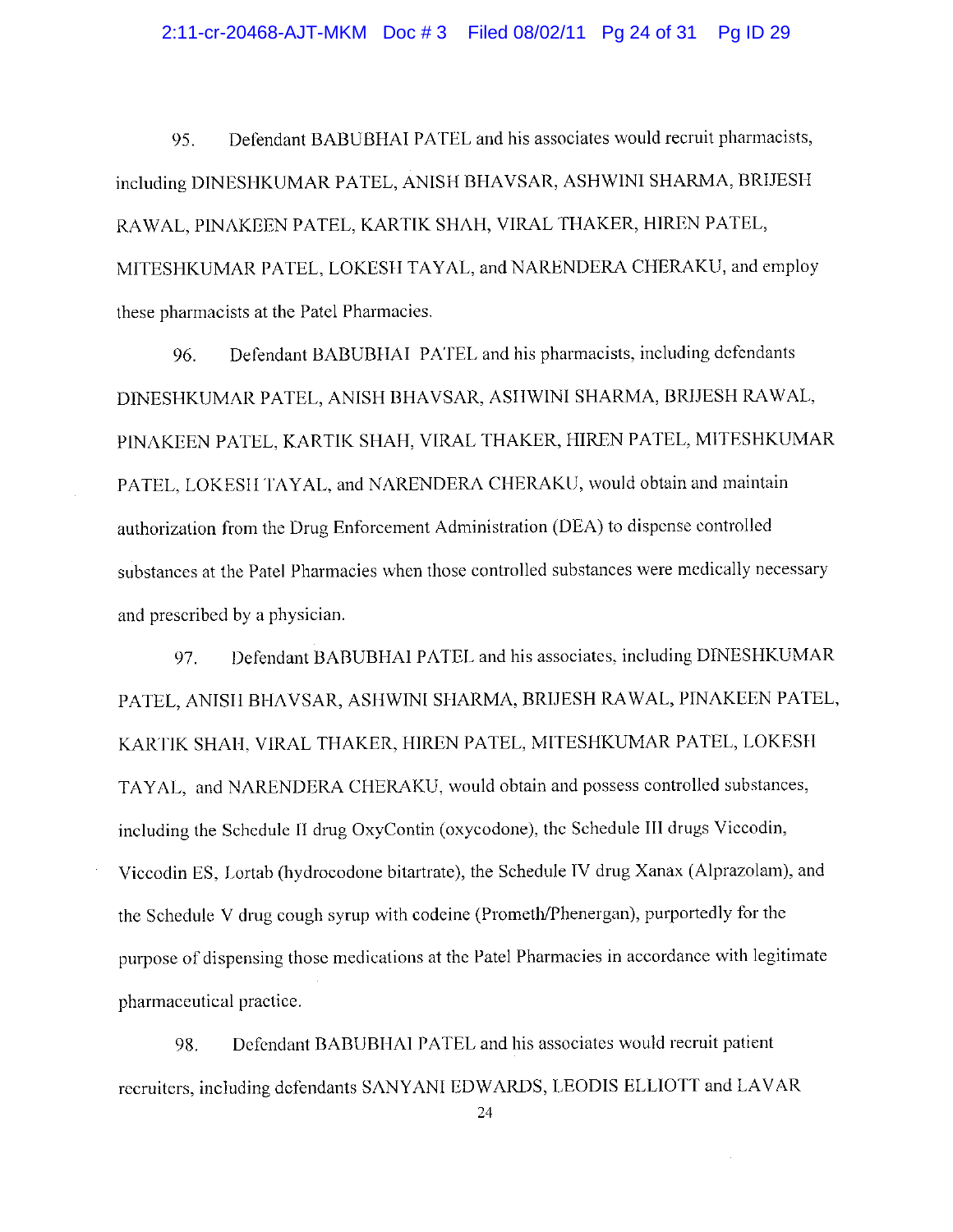#### 2:11-cr-20468-AJT-MKM Doc #3 Filed 08/02/11 Pg 25 of 31 Pg ID 30

CARTER, who would offer and provide kickbacks, bribes, and other inducements to Medicare, Medicaid, and private insurance beneficiaries for the purpose of inducing those beneficiaries to present their prescriptions at one of the Patel Pharmacies for billing.

Defendant BABUBHAI PATEL and his associates would offer and provide 99. kickbacks, bribes, and other inducements to physicians and podiatrists, including PAUL PETRE, ANMY TRAN, MARK GREENBAIN, and MUSTAK VAID, for the purpose of inducing those physicians to write prescriptions for controlled medications for Medicare, Medicaid, and private insurance beneficiaries, and to direct that those prescriptions be presented to one of the Patel Pharmacies, where the controlled substances could be dispensed without regard to medical necessity.

Defendants PAUL PETRE, ANMY TRAN, MARK GREENBAIN, and  $100.$ MUSTAK VAID would write prescriptions for controlled medications for Medicare, Medicaid, and private insurance beneficiaries without medical justification.

Defendants PAUL PETRE, ANMY TRAN, MARK GREENBAIN, and 101. MUSTAK VAID, would direct Medicare, Medicaid, and private insurance beneficiaries to present their controlled prescriptions to one of the Patel pharmacies, so that the prescriptions could be dispensed without regard to medical necessity.

Defendants BABUBHAI PATEL and defendant pharmacists DINESHKUMAR 102. PATEL, ANISH BHAVSAR, ASHWINI SHARMA, BRIJESH RAWAL, PINAKEEN PATEL, KARTIK SHAH, VIRAL THAKER, HIREN PATEL, MITESHKUMAR PATEL, LOKESH TAYAL, and NARENDERA CHERAKU would dispense controlled substances to Medicare, Medicaid, and private insurance beneficiaries without medical necessity.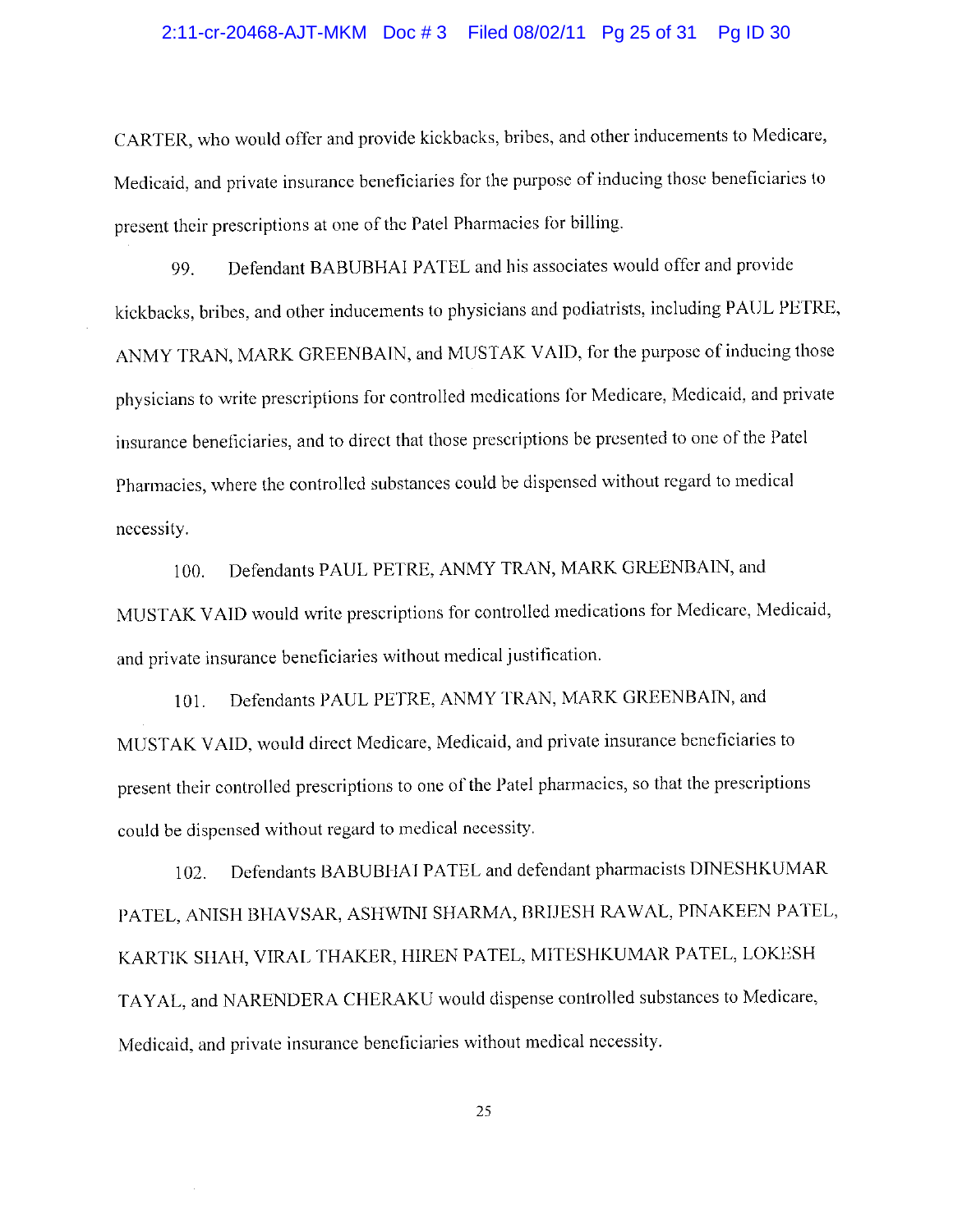#### 2:11-cr-20468-AJT-MKM Doc #3 Filed 08/02/11 Pg 26 of 31 Pg ID 31

Defendant BABUBHAI PATEL and his associates, including DINESHKUMAR  $103.$ PATEL, ANISH BHAVSAR, ASHWINI SHARMA, BRIJESH RAWAL, PINAKEEN PATEL, KARTIK SHAH, VIRAL THAKER, HIREN PATEL, MITESHKUMAR PATEL, LOKESH TAYAL, and NARENDERA CHERAKU, would distribute controlled substances without medical justification to patient recruiters, including SANYANI EDWARDS, LAVAR CARTER and LEODIS ELLIOTT, as a kickback for the patients those recruiters provided to the Patel Pharmacies.

Defendants CHETAN GUJARATHI, ARPITKUMAR PATEL, and 104.

SUMANRAY RAVAL would facilitate the conspiracy by falsifying records to make it appear that the controlled substances were medically necessary, by assisting the pharmacists in dispensing the controlled substances without medical justification, and by concealing the tangible proceeds of the conspiracy to distribute controlled substances.

Between January 2009 and the present, the Patel Pharmacies distributed not less  $105.$ than 250,000 doses of the Schedule II controlled substances Oxycontin, Oxycodone, Roxicodone, and Opana; not less than 4,600,000 doses of the Schedule III controlled substance Vicodin, not less than 1,500,000 doses of Schedule IV controlled substance Xanax, and not less than 6,100 pint bottles of the Schedule V controlled substance codeine cough syrup.

All in violation of 21 U.S.C.  $\S$  846.

COUNTS  $16 - 34$ (Distribution of Controlled Substances, Aiding and Abetting, 21 U.S.C. § 841(a)(1), 18 U.S.C. § 2)

> **D-1 BABUBHAI PATEL D-2 PAUL PETRE D-4 ANISH BHAVSAR D-6 BRIJESH RAWAL D-9 VIRAL THAKER**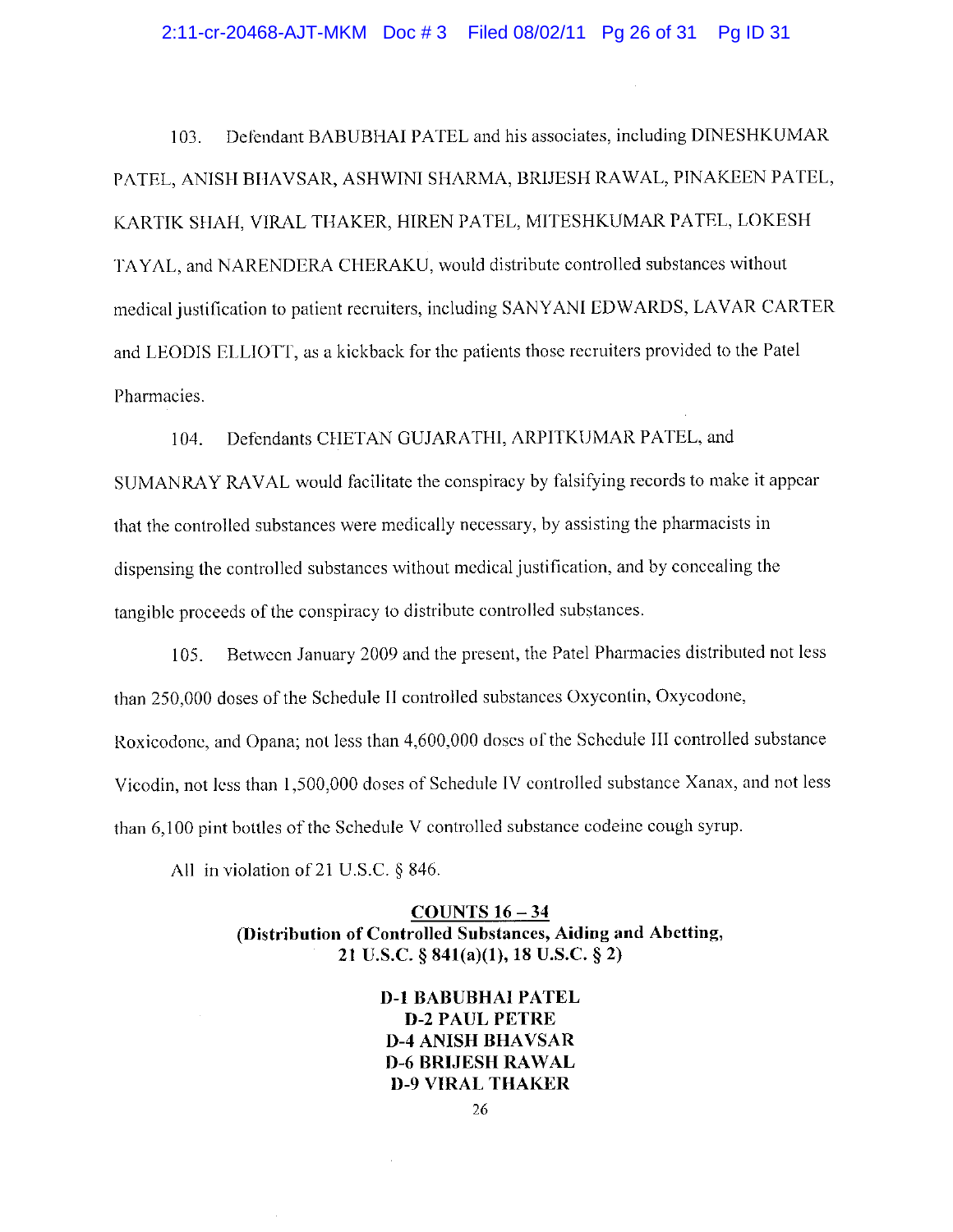## **D-15 ARPITKUMAR PATEL D-22 MUSTAK VAID**

Paragraphs 1 through 69 of the General Allegations section of this Indictment, 106. and paragraphs 91-104 of Count 15 of this Indictment, are realleged and incorporated by reference as though fully set forth herein.

On or about the dates specified below, as to the defendants specified in each count 107. below, the defendant did knowingly, intentionally, and unlawfully distribute a controlled substance and aid and abet in that offfense, as described below, in violation of Title 21, United States Code, Section 841(a)(1):

| Count | Defendant(s)                                                                  | Purported<br>Recipient | <b>Distribution</b><br>Date | <b>Description of Controlled Substance</b> |
|-------|-------------------------------------------------------------------------------|------------------------|-----------------------------|--------------------------------------------|
| 16    | <b>D-1 BABUBHAI PATEL</b>                                                     | N.H.                   | 5/27/11                     | Oxycodone/120 Units                        |
| 17    | <b>D-1 BABUBHAI PATEL</b>                                                     | D.W.                   | 05/27/11                    | Oxycodone/ 120 Units                       |
| 18    | <b>D-1 BABUBHAI PATEL</b><br><b>D-3 DINESHKUMAR PATEL</b>                     | V.A.                   | 07/05/11                    | Oxycodone/ 120 Units                       |
| 19    | <b>D-1 BABUBHAI PATEL</b><br><b>D-3 DINESHKUMAR PATEL</b>                     | M.L.                   | 07/05/11                    | Oxycodone/ 120 Units                       |
| 20    | <b>D-1 BABUBHAI PATEL</b><br><b>D-2 PAUL PETRE</b><br><b>D-22 MUSTAK VAID</b> | T.H.                   | 01/08/10                    | Hydrocodone/ 60 Units                      |
| 21    | <b>D-1 BABUBHAI PATEL</b><br><b>D-2 PAUL PETRE</b><br><b>D-22MUSTAK VAID</b>  | D.R.                   | 01/08/10                    | Hydrocodone /60 Units                      |
| 22    | <b>D-1 BABUBHAI PATEL</b><br><b>D-2 PAUL PETRE</b><br><b>D-22 MUSTAK VAID</b> | H.H.                   | 01/08/10                    | Hydrocodone/ 60 Units                      |
| 23    | <b>D-1 BABUBHAI PATEL</b><br><b>D-2 PAUL PETRE</b><br><b>D-22 MUSTAK VAID</b> | H.H.                   | 01/08/10                    | Alprazolam/30 Units                        |
| 24    | <b>D-1 BABUBHAI PATEL</b><br><b>D-6 BRIJESH RAWAL</b>                         | L.W.                   | 09/09/10                    | Alprazolam 2mg/59-65 units                 |
| 25    | <b>D-1 BABUBHAI PATEL</b><br><b>D-6 BRLIESH RAWAL</b>                         | C.B.                   | 09/09/10                    | Alprazolam 2mg/59-65 units                 |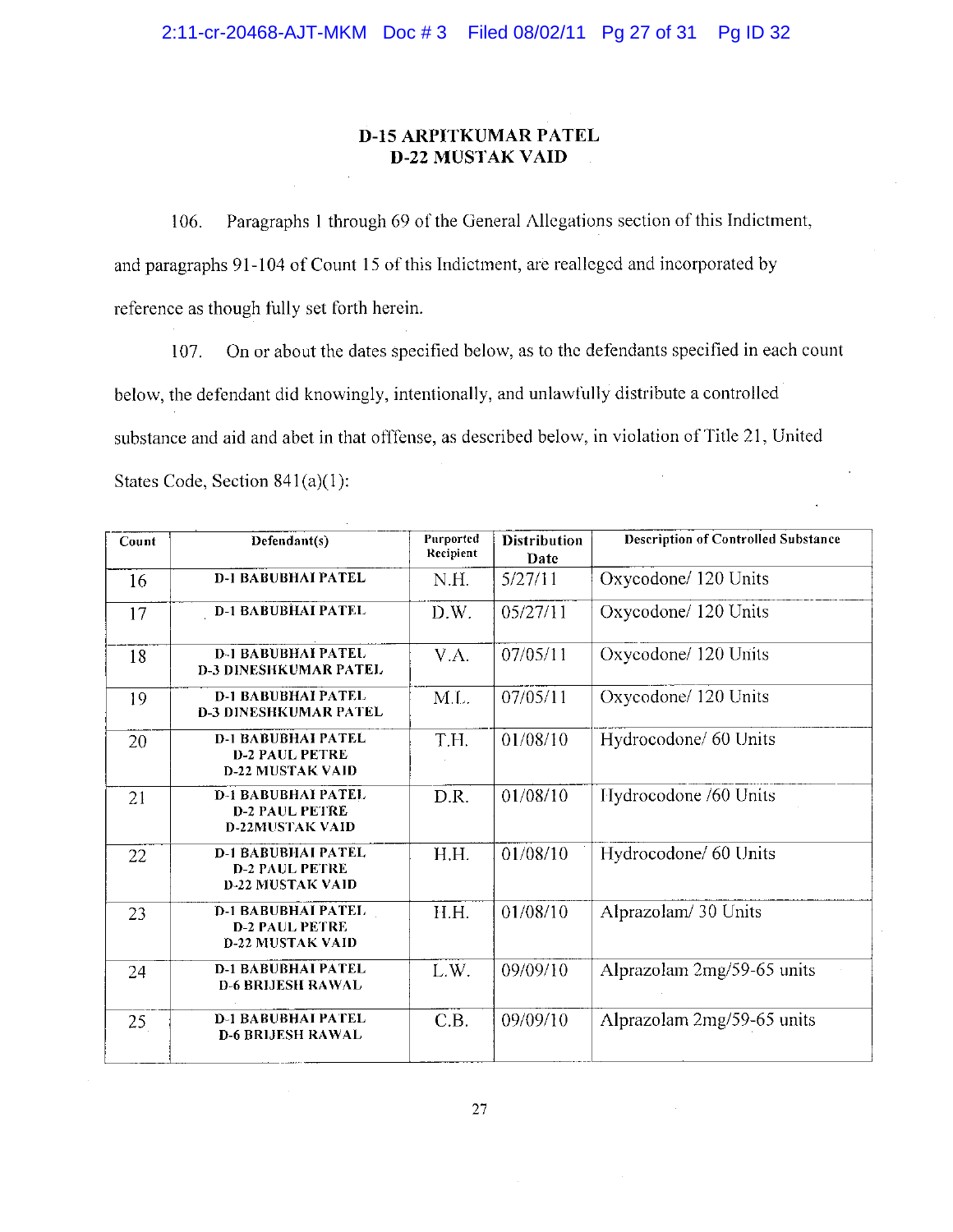# 2:11-cr-20468-AJT-MKM Doc # 3 Filed 08/02/11 Pg 28 of 31 Pg ID 33

| 26 | <b>D-1 BABUBHAI PATEL</b><br><b>D-6 BRIJESH RAWAL</b>     | L.II. | 09/09/10 | Alprazolam 2mg/59-65 units             |
|----|-----------------------------------------------------------|-------|----------|----------------------------------------|
| 27 | <b>D-1 BABUBHAI PATEL</b><br><b>D-15 ARPITKUMAR PATEL</b> | A.P.  | 10/20/10 | Hydrocodone/Acetaminophen/120<br>Units |
| 28 | <b>D-1 BABUBHAI PATEL</b><br><b>D-15 ARPITKUMAR PATEL</b> | N.K.  | 10/20/10 | Hydrocodone/Acetaminophen/120<br>Units |
| 29 | <b>D-1 BABUBHAI PATEL</b><br><b>D-15 ARPITKUMAR PATEL</b> | O.G.  | 10/20/10 | Hydrocodone/Acetaminophen/120<br>Units |
| 30 | <b>D-1 BABUBHAI PATEL</b><br><b>D-9 VIRAL THAKER</b>      | D.A.  | 12/03/10 | Hydrocodone/Acetaminophen/ 90<br>Units |
| 31 | <b>D-1 BABUBHAI PATEL</b><br><b>D-9 VIRAL THAKER</b>      | C.K.  | 12/03/10 | Hydrocodone/Acetaminophen/ 90<br>Units |
| 32 | <b>D-1 BABUBHAI PATEL</b><br><b>D-4 ANISH BHAVSAR</b>     | T.W.  | 01/20/11 | Hydrocodone/Acetaminophen/ 91<br>Units |
| 33 | <b>D-1 BABUBHAI PATEL</b><br><b>D-4 ANISH BHAVSAR</b>     | J.C.  | 01/20/11 | Hydrocodone/Acetaminophen/ 90<br>Units |
| 34 | <b>D-I BABUBHAI PATEL</b><br><b>D-4 ANISH BHAVSAR</b>     | R.M.  | 01/20/11 | Hydrocodone/Acetaminophen/89<br>Units  |

# **CRIMINAL FORFEITURE**  $(21 \text{ U.S.C. }$ § 853, 18 U.S.C. §§ 981(a)(1)(C), 982, 28 U.S.C. § 2461)

**D-1 BABUBHAI PATEL D-2 PAUL PETRE D-3 DINESHKUMAR PATEL D-4 ANISH BHAVSAR D-5 ASHWINI SHARMA D-6 BRIJESH RAWAL D-7 PINAKEEN PATEL D-8 KARTIK SHAH D-9 VIRAL THAKER D-10 HIREN PATEL D-11 MITESHKUMAR PATEL D-12 LOKESH TAYAL**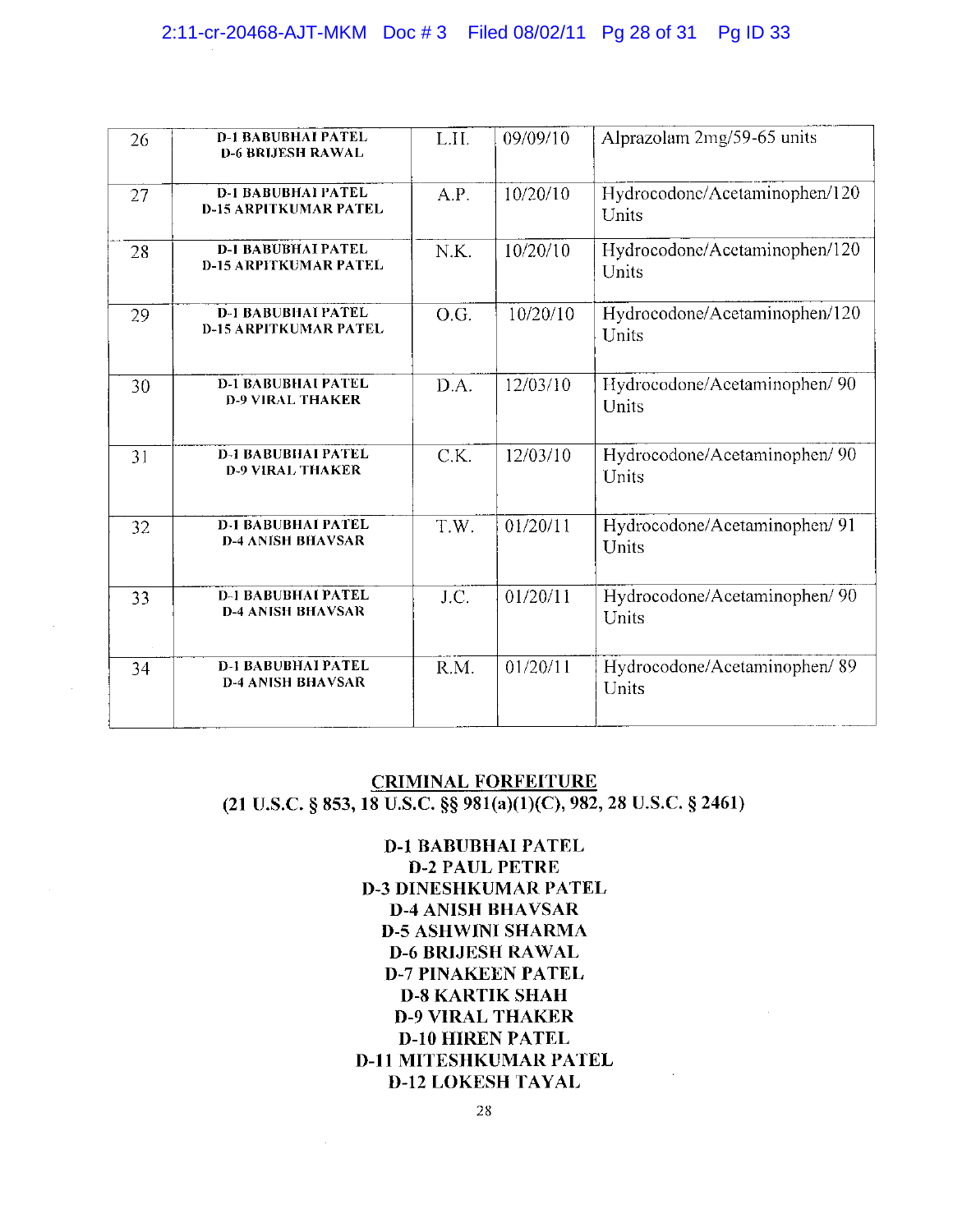**D-13 NARENDERA CHERAKU D-14 CHETAN GUJARATHI D-15 ARPITKUMAR PATEL D-16 SUMANRAY RAVAL D-17 HARPREET SACHDEVA D-18 RAMESH PATEL D-19 RANA NAEEM D-20 ANMY TRAN D-21 MARK GREENBAIN D-22 MUSTAK VAID D-23 SANYANI EDWARDS D-24 KOMAL ACHARYA D-25 LEODIS ELLIOTT D-26 LAVAR CARTER** 

The allegations contained in Counts 1-34 of this Indictment are hereby 108. incorporated by reference for the purpose of alleging forfeiture against the defendants pursuant to the provisions of Title 21, United States Code, Section 853; Title 18, United States Code, Sections 981(a)(1)(C) and 982; and Title 28, United States Code, Section 2461.

As a result of the foregoing violations of Title 21, United States Code, Sections 109. 841(a)(1) and 846 and Title 18, United States Code, Sections 1347 and 1349, as charged in Counts 1-34 of this Indictment, defendants shall forfeit to the United States: (a) any property constituting, or derived from, any proceeds obtained, directly or indirectly, as a result of such violations; (b) any property involved in said violations, or any property traceable to such property; and (c) any property used, or intended to be used, in any manner or part, to commit or to facilitate the commission of such violations.

Such property includes, but is not limited to, a money judgment, and all traceable 110. interest and proceeds for which the defendants are jointly and severally liable. Such sum in aggregate is property representing the proceeds of the aforementioned offenses, or is traceable to

 $\overline{\phantom{0}}$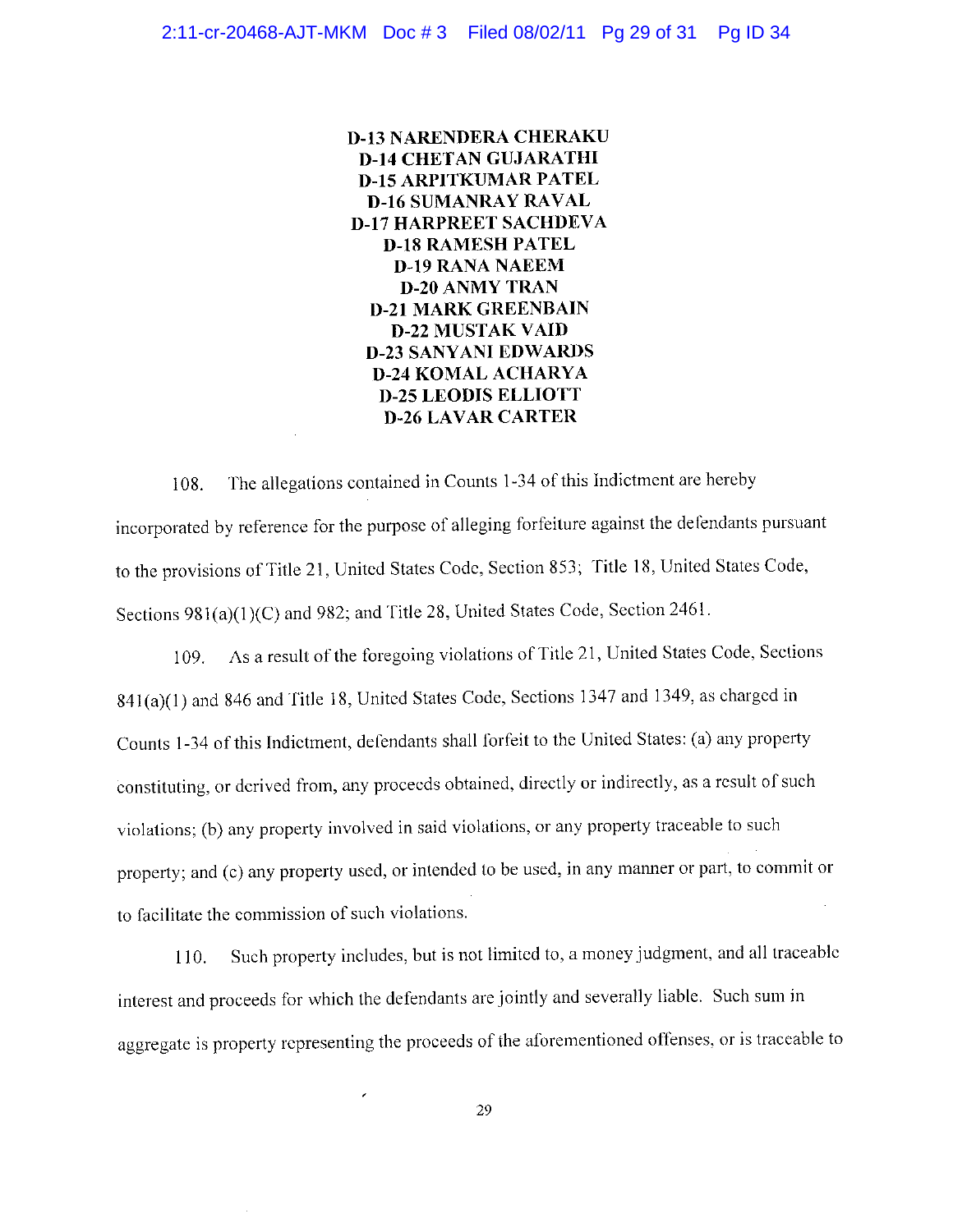#### 2:11-cr-20468-AJT-MKM Doc #3 Filed 08/02/11 Pg 30 of 31 Pg ID 35

such property, and/or is involved in violations of Title 21, United States Code, Sections 841 and 846 and Title 18, United States Code, Sections 1347 and 1349.

Pursuant to Title 21, United States Code, Section 853(p), as incorporated by Title  $111.$ 18. United States Code, Section 982(b), defendants shall forfeit substitute property, up to the value of the properties described above or identified in any subsequent forfeiture bills of particular, if, by any act or omission of the defendant, the property cannot be located upon the exercise of due diligence; has been transferred, sold to or deposited with a third party; has been placed beyond the jurisdiction of the court; has been substantially diminished in value; or has been commingled with other property which cannot be divided without difficulty.

## THIS IS A TRUE BILL

s/Grand Jury Foreperson

 $7/26/11$ 

## **BARBARA L. McQUADE** UNITED STATES ATTORNEY

s/WAYNE F. PRATT Chief, Health Care Fraud Unit **Assistant United States Attorney** 

s/JOHN K. NEAL **Assistant United States Attorney** 211 W. Fort Street, Suite 2001 Detroit, MI 48226  $(313)$  226-9644 John.Neal@usdoj.gov